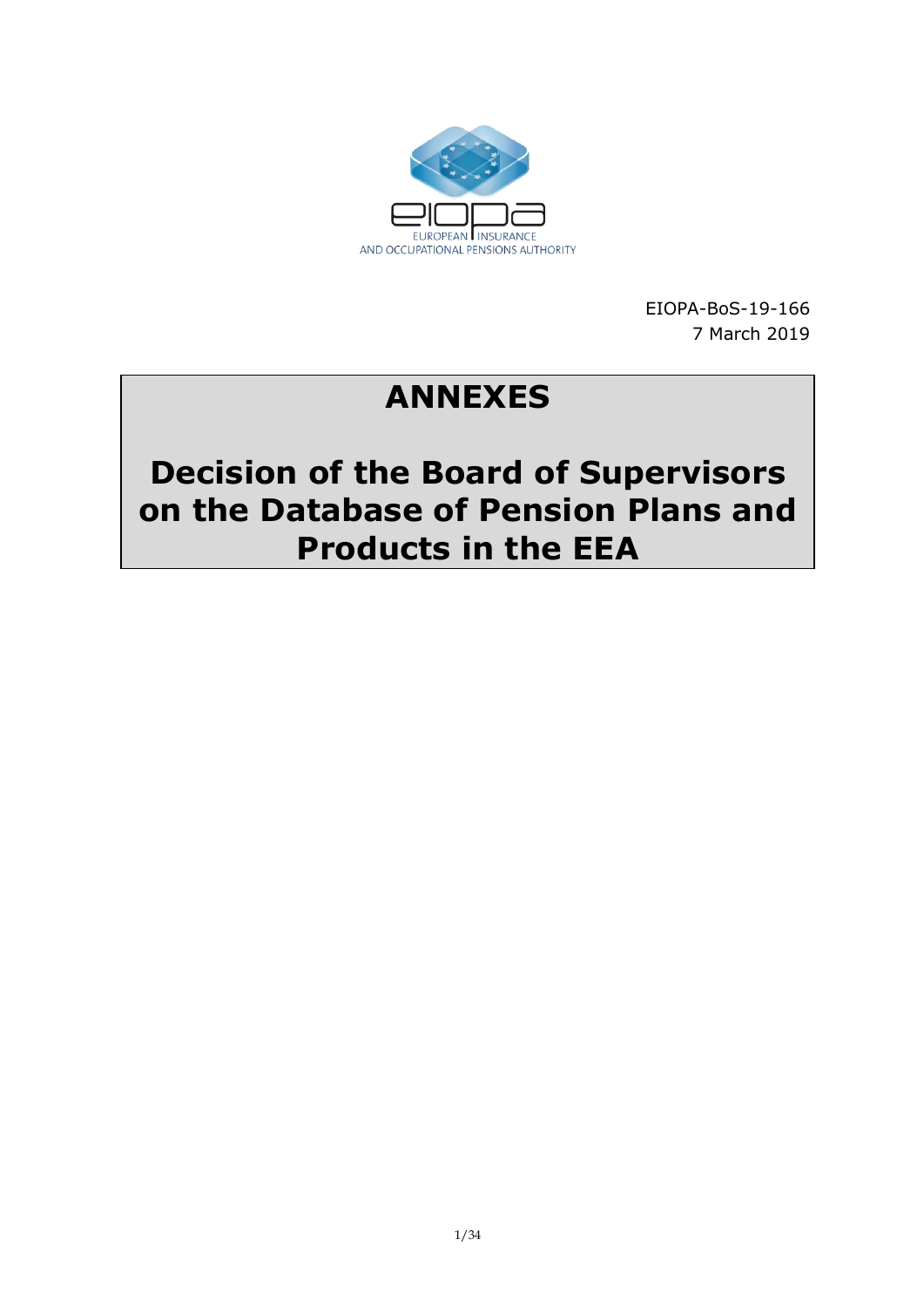#### **CONTENTS**

| Identification of a pension plan or a pension product or a pension |                                                                                                                                                                            |
|--------------------------------------------------------------------|----------------------------------------------------------------------------------------------------------------------------------------------------------------------------|
|                                                                    |                                                                                                                                                                            |
|                                                                    |                                                                                                                                                                            |
|                                                                    |                                                                                                                                                                            |
|                                                                    |                                                                                                                                                                            |
|                                                                    |                                                                                                                                                                            |
|                                                                    |                                                                                                                                                                            |
|                                                                    |                                                                                                                                                                            |
|                                                                    |                                                                                                                                                                            |
|                                                                    |                                                                                                                                                                            |
|                                                                    |                                                                                                                                                                            |
|                                                                    |                                                                                                                                                                            |
|                                                                    |                                                                                                                                                                            |
|                                                                    |                                                                                                                                                                            |
|                                                                    |                                                                                                                                                                            |
|                                                                    |                                                                                                                                                                            |
|                                                                    |                                                                                                                                                                            |
|                                                                    |                                                                                                                                                                            |
|                                                                    |                                                                                                                                                                            |
|                                                                    |                                                                                                                                                                            |
|                                                                    |                                                                                                                                                                            |
|                                                                    |                                                                                                                                                                            |
|                                                                    |                                                                                                                                                                            |
|                                                                    |                                                                                                                                                                            |
|                                                                    |                                                                                                                                                                            |
|                                                                    |                                                                                                                                                                            |
|                                                                    |                                                                                                                                                                            |
|                                                                    |                                                                                                                                                                            |
|                                                                    |                                                                                                                                                                            |
|                                                                    | 3.3.2.<br>Name of a type of a pension plan, product or a provider  11<br>3.3.4.<br>3.3.5.<br>3.3.20. The employee has a choice as to the pension product/plan provider  21 |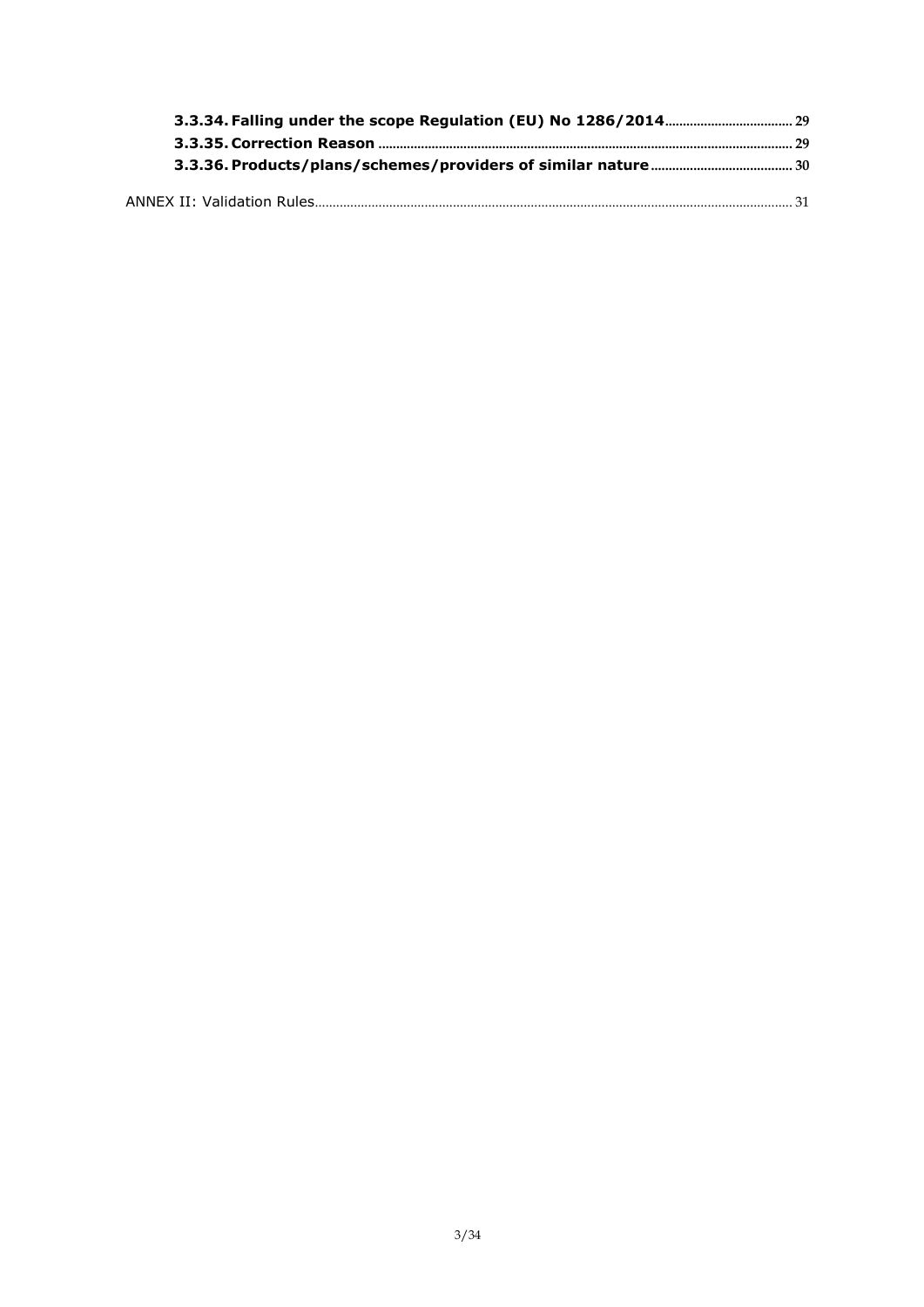### <span id="page-3-0"></span>**ANNEX I: DATA**

# <span id="page-3-1"></span>**1. Submission of data**

### <span id="page-3-2"></span>1.1. **Submission to EIOPA**

NCAs should report every single type of privately managed pension plans, pension products and pension providers, including all investment products having a clear objective of retirement provision according to i.a. national social and labour law (SLL) and/or fiscal legislation with the exception of the "first pillar" pensions managed by the State or public entities (however, 1st pillar-bis pensions are also included). Therefore, all non-public pension plans and products must be included, irrespective of whether they are occupational or personal. Plans and products that are defined in the legislation but are not actually offered yet to the public and/or do not have any members are also included. "Pure" annuities (i.e. that are not linked to an accumulation phase) are not considered pensions for the purpose of this database.

### <span id="page-3-3"></span>**2. Publications of data**

The data that has successfully passed validations is promoted to the Register (DC&CR) and it is foreseen for publication. There are two separate technical processes ('jobs'):

- □ Publication from the Database to the Extranet Restricted Area (Extranet publication). In the Extranet Restricted Area all submitted data is published (irrelevant of the Publication flag). This means that a record with Publication value: 'no' will be published in the Restricted Area.
- Publication from the Database to the EIOPA website (website publication). On the EIOPA public website only data marked for publication is published. This means that a record with the Publication flag set to 'no' will not be published.

### <span id="page-3-4"></span>**3. Reporting CSV File Structure**

The structure and content of the reporting CSV file is presented in the sections below. The CSV file must contain all the fields presented in section "[List of](#page-8-0) [fields](#page-8-0)

 $^{\prime\prime}$ .

### <span id="page-3-5"></span>3.1. **Field description template**

The following table presents the template used to describe the CSV fields.

Every entity reported (i.e. every row of the report) will constitute a 'record' inside the report. Every entity/record will be reported in one line of the CSV file. All attributes related to one entity (i.e. every column of the report) will constitute the 'fields' of this entity/record. Values are assigned to attributes.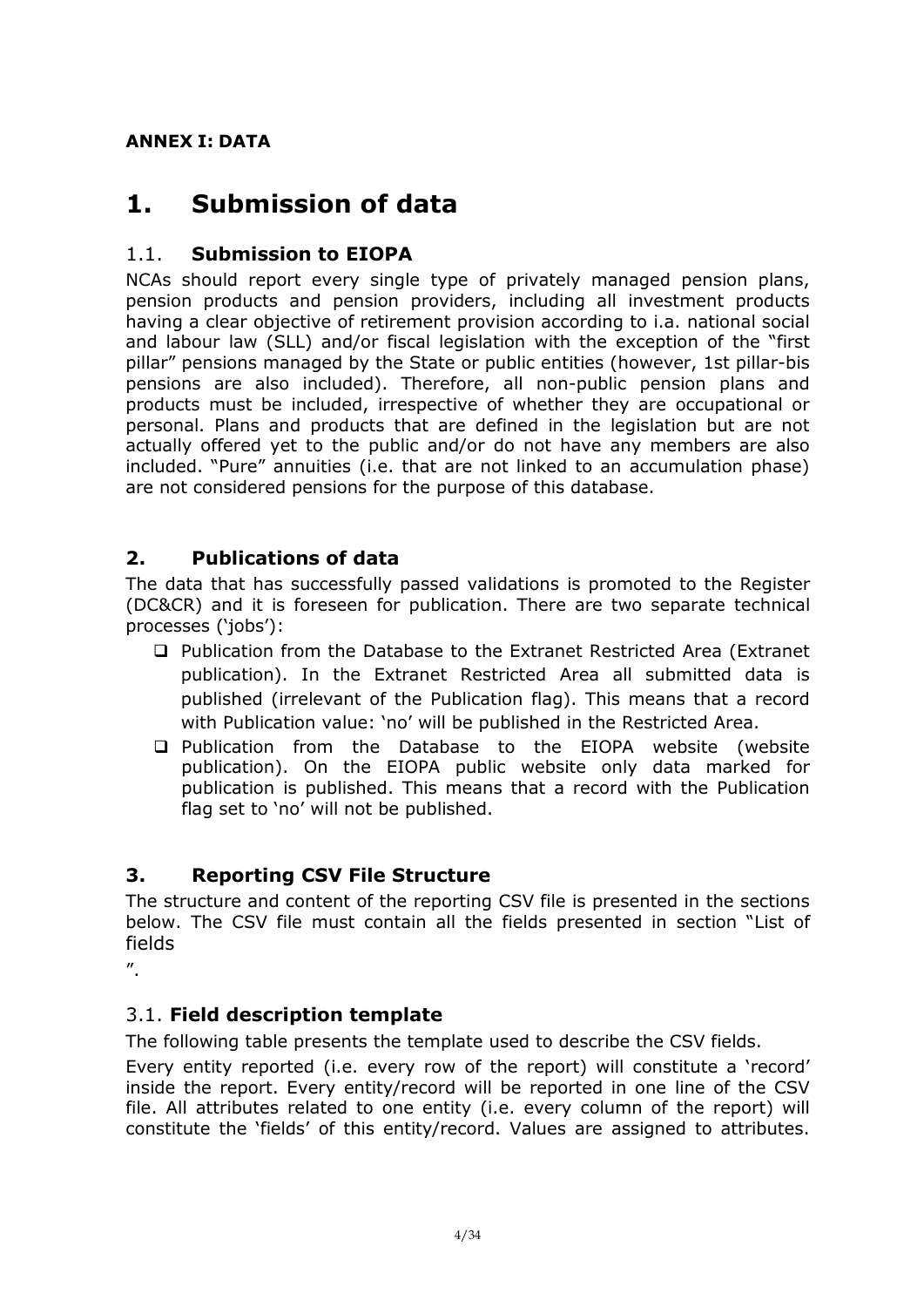Summarising the above, one record will have many fields and every field will have its own value.

| <b>Name</b>                                      | The name of the field                                                                                                                                                                                                                                                                                                                                      |
|--------------------------------------------------|------------------------------------------------------------------------------------------------------------------------------------------------------------------------------------------------------------------------------------------------------------------------------------------------------------------------------------------------------------|
| <b>Header</b>                                    | The name of the header in the input file that<br>corresponds to this field                                                                                                                                                                                                                                                                                 |
| <b>Description</b>                               | A short description of the field and the<br>information that MUST be filled in by the NCA                                                                                                                                                                                                                                                                  |
|                                                  | The permitted values of the field.                                                                                                                                                                                                                                                                                                                         |
|                                                  | There are 2 cases:                                                                                                                                                                                                                                                                                                                                         |
| Set of possible values                           | 1. The NCA MUST insert one value from a<br>predefined list of values. This list may<br>be either a general/default list (i.e.<br>country codes following a specific ISO<br>format, yes/no values) or a register -<br>oriented list (i.e. the Applicable EU<br>law/regulation values)<br>2. The NCA MUST insert a free text or<br>number value in the field |
|                                                  | The reporting obligation of the NCA:                                                                                                                                                                                                                                                                                                                       |
| <b>Reporting obligation</b><br>for<br><b>NCA</b> | 1. Mandatory: the NCA submitting the<br>report MUST fill in this field.<br>2. Optional: the NCA submitting the report<br>MAY fill in this field. It is strongly<br>recommended to fill in optional values<br>too, if this value is available.<br>3. Not applicable: the NCA submitting the                                                                 |
|                                                  | report MUST NOT fill in this field.                                                                                                                                                                                                                                                                                                                        |
| Data Type                                        | The type of the value that will be inserted in<br>the field                                                                                                                                                                                                                                                                                                |
| <b>Data Format</b>                               | The format of the value. If no special format is<br>defined, "Not applicable" will be completed in<br>the corresponding table of this field.                                                                                                                                                                                                               |
| <b>Field Length</b>                              | The maximum length of the value.                                                                                                                                                                                                                                                                                                                           |
| <b>Limitations</b>                               | Any special limitation related to the value that<br>will be inserted in this field. If no special<br>limitation exists for this value, "Not applicable"<br>will be completed in the corresponding table of<br>this field. General limitations for the fields are<br>presented in section "Error!<br><b>Reference</b><br>source not found."                 |
|                                                  | An example of the value that is expected to be<br>inserted in the field from the NCA.                                                                                                                                                                                                                                                                      |
| <b>Sample value</b>                              | <b>IMPORTANT NOTE:</b> Values MUST be enclosed<br>in double quotes.                                                                                                                                                                                                                                                                                        |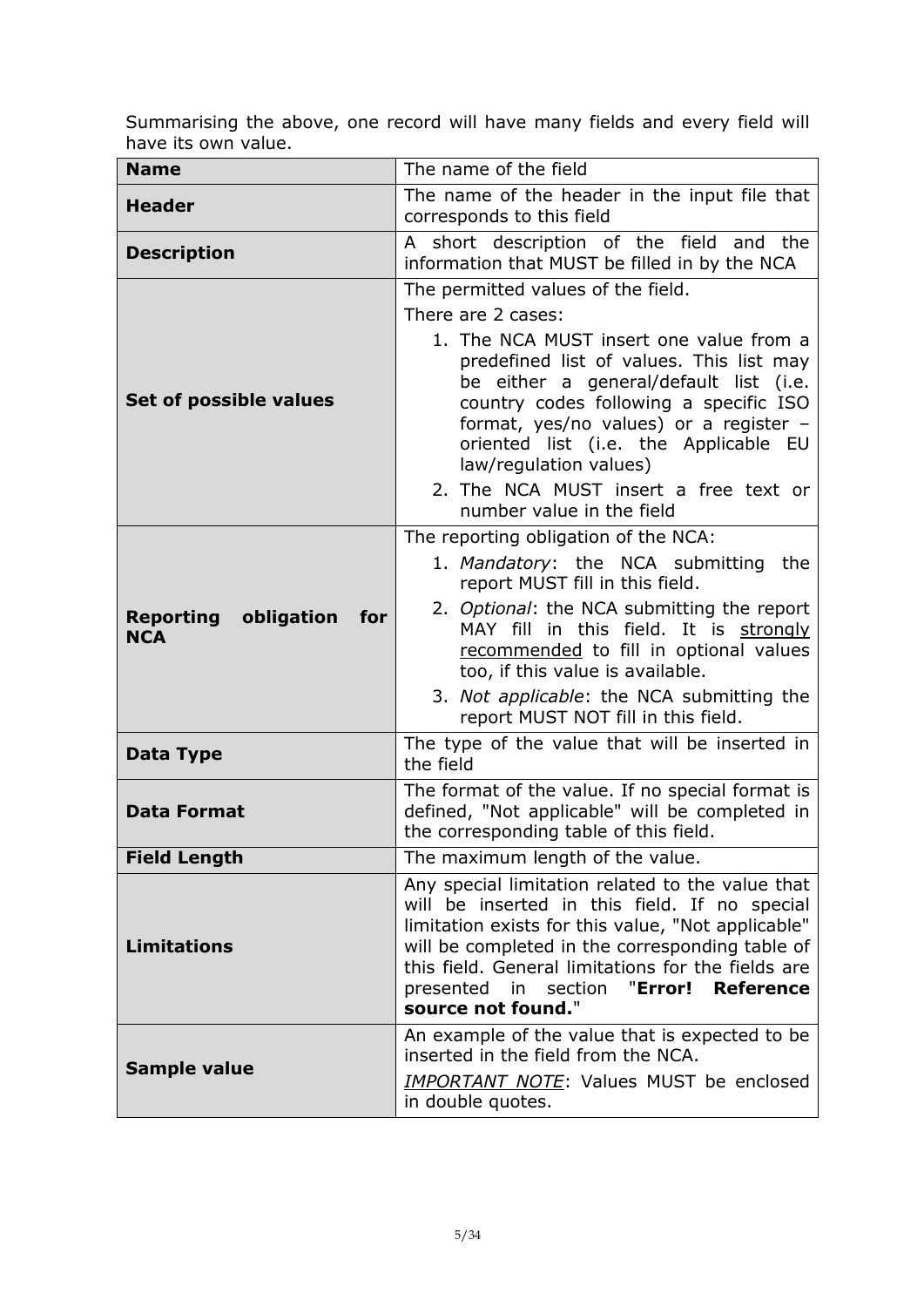### <span id="page-5-0"></span>3.2. **Expected fields**

The column "OLD Database" is provided for information purposes only. The empty fields under "NEW Database" mean that the respective field is no longer required.

|                         | <b>Field Name</b>                                                                                                    | <b>OLD</b>       | <b>NEW</b>       | <b>Publication</b> |
|-------------------------|----------------------------------------------------------------------------------------------------------------------|------------------|------------------|--------------------|
|                         |                                                                                                                      | <b>Database</b>  | <b>Database</b>  |                    |
| 1                       | <b>Reporting Authority Code</b>                                                                                      | <b>Mandatory</b> | <b>Mandatory</b> | <b>Public</b>      |
| $\overline{\mathbf{2}}$ | <b>Home country</b>                                                                                                  | <b>Mandatory</b> | <b>Mandatory</b> | <b>Public</b>      |
| 3                       | Code of a pension plan,<br>product or a provider                                                                     | <b>Mandatory</b> | <b>Mandatory</b> | <b>Public</b>      |
| 4                       | Name of a type of a pension<br>plan, product or a provider                                                           | <b>Mandatory</b> | <b>Mandatory</b> | <b>Public</b>      |
| 5                       | <b>Identification of a pension</b><br>plan or a pension product or<br>a pension provider                             | <b>Mandatory</b> | <b>Mandatory</b> | <b>Public</b>      |
| 6                       | <b>Types of providers</b>                                                                                            | <b>Optional</b>  | <b>Optional</b>  | <b>Public</b>      |
|                         | Sub-kinds of level 1<br>classification - code level 2                                                                | <b>Mandatory</b> |                  |                    |
|                         | <b>Identification of a pension</b><br>plan or a pension product or<br>a pension provider - linked<br>to code level 2 | <b>Mandatory</b> |                  |                    |
|                         | <b>Types of providers - linked</b><br>to code level 2                                                                | <b>Mandatory</b> |                  |                    |
|                         | <b>Comments - explanation of</b><br>relationships between<br>pension product or plan and<br>a provider               | <b>Optional</b>  |                  |                    |
| $\overline{\mathbf{z}}$ | <b>Applicable EU</b><br>law/regulation                                                                               | <b>Mandatory</b> | <b>Mandatory</b> | <b>Public</b>      |
|                         | EU law/regulation taken as<br>informal reference by<br>national legislation                                          | <b>Optional</b>  |                  |                    |
|                         | <b>Completeness of relevant</b><br>regulation                                                                        | <b>Mandatory</b> |                  |                    |
| 8                       | <b>First Pillar bis</b>                                                                                              | <b>Mandatory</b> | <b>Mandatory</b> | <b>Public</b>      |
|                         | <b>Occupational vs. personal</b><br>(OECD definition)                                                                | <b>Mandatory</b> |                  |                    |
| 9                       | <b>Occupational vs. personal</b>                                                                                     | <b>Mandatory</b> | <b>Mandatory</b> | <b>Public</b>      |
| 10                      | DC vs. DB                                                                                                            | <b>Mandatory</b> | <b>Mandatory</b> | <b>Public</b>      |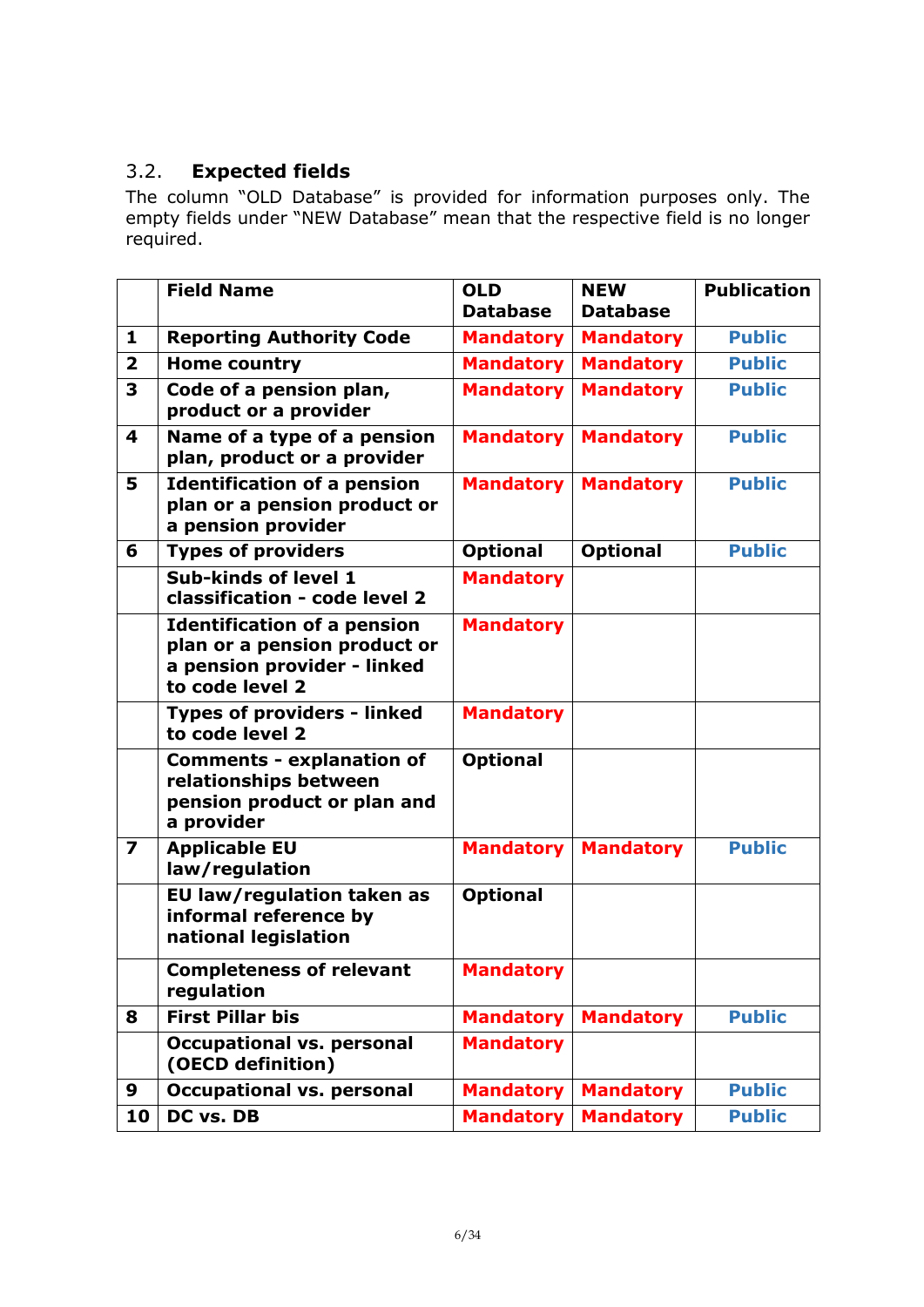|    | <b>Field Name</b>                                                                                                             | <b>OLD</b>       | <b>NEW</b>       | <b>Publication</b> |
|----|-------------------------------------------------------------------------------------------------------------------------------|------------------|------------------|--------------------|
|    |                                                                                                                               | <b>Database</b>  | <b>Database</b>  |                    |
| 11 | <b>Exposure to investment risk</b><br>member                                                                                  | <b>Mandatory</b> | <b>Mandatory</b> | <b>Public</b>      |
| 12 | <b>Guarantor</b>                                                                                                              |                  | <b>Mandatory</b> | <b>Public</b>      |
| 13 | <b>Tax incentives</b>                                                                                                         | <b>Mandatory</b> | <b>Mandatory</b> | <b>Public</b>      |
| 14 | <b>Risk sharing</b>                                                                                                           |                  | <b>Mandatory</b> | <b>Public</b>      |
| 15 | <b>Employer contributions</b>                                                                                                 | <b>Mandatory</b> | <b>Mandatory</b> | <b>Public</b>      |
| 16 | <b>Member contributions</b>                                                                                                   | <b>Mandatory</b> | <b>Mandatory</b> | <b>Public</b>      |
| 17 | <b>Funding</b>                                                                                                                | <b>Mandatory</b> | <b>Mandatory</b> | <b>Public</b>      |
| 18 | <b>Financial vehicle</b>                                                                                                      | <b>Mandatory</b> | <b>Mandatory</b> | <b>Public</b>      |
| 19 | <b>Membership</b>                                                                                                             | <b>Mandatory</b> | <b>Mandatory</b> | <b>Public</b>      |
| 20 | The employee has a choice<br>as to the pension<br>product/plan provider                                                       | <b>Mandatory</b> | <b>Mandatory</b> | <b>Public</b>      |
| 21 | Target group of a<br>plan/product                                                                                             | <b>Mandatory</b> | <b>Mandatory</b> | <b>Public</b>      |
|    | <b>Distribution channel to</b><br>members (workplace)                                                                         | <b>Mandatory</b> |                  |                    |
|    | <b>Distribution channel to</b><br>members (external sales<br>network)                                                         | <b>Mandatory</b> |                  |                    |
| 22 | <b>Distribution channel to</b><br>members (internet)                                                                          | <b>Mandatory</b> | <b>Mandatory</b> | <b>Public</b>      |
|    | <b>Distribution channel to</b><br>members (other)                                                                             | <b>Mandatory</b> |                  |                    |
| 23 | <b>Investment options</b>                                                                                                     | <b>Mandatory</b> | <b>Mandatory</b> | <b>Public</b>      |
| 24 | <b>Default</b>                                                                                                                |                  | <b>Mandatory</b> | <b>Public</b>      |
| 25 | <b>Pay-out options</b>                                                                                                        |                  | <b>Mandatory</b> | <b>Public</b>      |
| 26 | <b>Retirement age</b>                                                                                                         |                  | <b>Mandatory</b> | <b>Public</b>      |
|    | Pay-out phase (annuity)                                                                                                       | <b>Mandatory</b> |                  |                    |
|    | Pay-out phase (lump sum)                                                                                                      | <b>Mandatory</b> |                  |                    |
|    | Pay-out phase (programmed<br>withdrawal)                                                                                      | <b>Mandatory</b> |                  |                    |
|    | Pay-out phase (other)                                                                                                         | <b>Mandatory</b> |                  |                    |
|    | Comment field - linked to<br>the fields from<br>"Occupational vs. personal<br>(OECD definition)" to "Pay-<br>out phase Other" | <b>Optional</b>  |                  |                    |
|    | <b>Comment - linked to the</b><br>"The employee has a choice<br>as to the pension                                             | <b>Optional</b>  |                  |                    |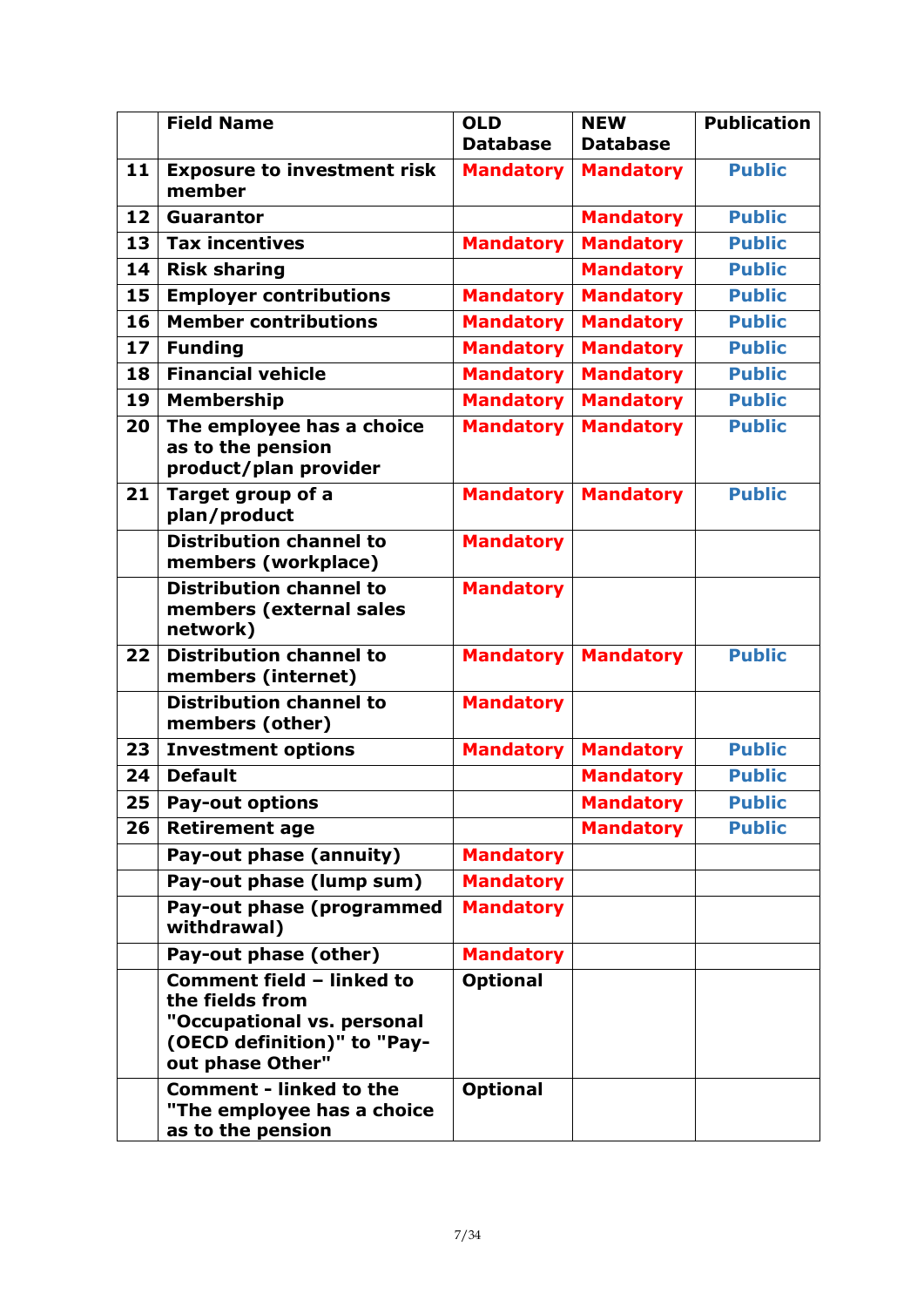|    | <b>Field Name</b>                                                        | <b>OLD</b>       | <b>NEW</b>       | <b>Publication</b> |
|----|--------------------------------------------------------------------------|------------------|------------------|--------------------|
|    |                                                                          | <b>Database</b>  | <b>Database</b>  |                    |
|    | product/plan provider" field                                             |                  |                  |                    |
|    | Links to the first pillar (SS)                                           | <b>Mandatory</b> |                  |                    |
| 27 | Links to the first pillar<br>(retirement age)                            | <b>Mandatory</b> | <b>Mandatory</b> | <b>Public</b>      |
|    | Links to the first pillar<br>(opting in/opting out)                      | <b>Mandatory</b> |                  |                    |
|    | Links to the first pillar<br>(other)                                     | <b>Mandatory</b> |                  |                    |
| 28 | <b>Governance requirements</b>                                           | <b>Mandatory</b> | <b>Mandatory</b> | <b>Public</b>      |
|    | <b>Other SLL</b>                                                         | <b>Mandatory</b> |                  |                    |
| 29 | <b>Comment - linked to the</b><br>qualitative fields                     | <b>Optional</b>  | <b>Optional</b>  | <b>Public</b>      |
|    | <b>Number of active members</b><br>sub kinds at t-1                      | <b>Optional</b>  |                  |                    |
|    | <b>Number of active members</b><br>sub kinds at t                        | <b>Optional</b>  |                  |                    |
|    | <b>Number of active members</b><br>at $t-1$                              | <b>Optional</b>  |                  |                    |
| 30 | <b>Number of active members</b><br>at t                                  | <b>Optional</b>  | <b>Mandatory</b> | <b>Public</b>      |
|    | <b>Number of active members</b><br>latest data available                 | <b>Optional</b>  |                  |                    |
|    | <b>Total assets under</b><br>management sub kinds at t-<br>1             | <b>Optional</b>  |                  |                    |
|    | <b>Total assets under</b><br>management sub kinds at t                   | <b>Optional</b>  |                  |                    |
|    | Total assets under<br>management at t-1                                  | <b>Optional</b>  |                  |                    |
| 31 | <b>Total assets under</b><br>management at t                             | <b>Optional</b>  | <b>Mandatory</b> | <b>Public</b>      |
|    | <b>Total assets under</b><br>management latest data<br>available         | <b>Optional</b>  |                  |                    |
| 32 | <b>Number of members</b>                                                 |                  | <b>Mandatory</b> | <b>Public</b>      |
|    | Number of plans, products,<br>providers as at [year(t)]                  | <b>Optional</b>  |                  |                    |
| 33 | <b>General comment for</b><br>quantitative indicators                    | <b>Optional</b>  | <b>Optional</b>  | <b>Public</b>      |
| 34 | <b>Falling under the scope of</b><br>the Regulation (EU) No<br>1286/2014 | <b>Mandatory</b> | <b>Mandatory</b> | <b>Internal</b>    |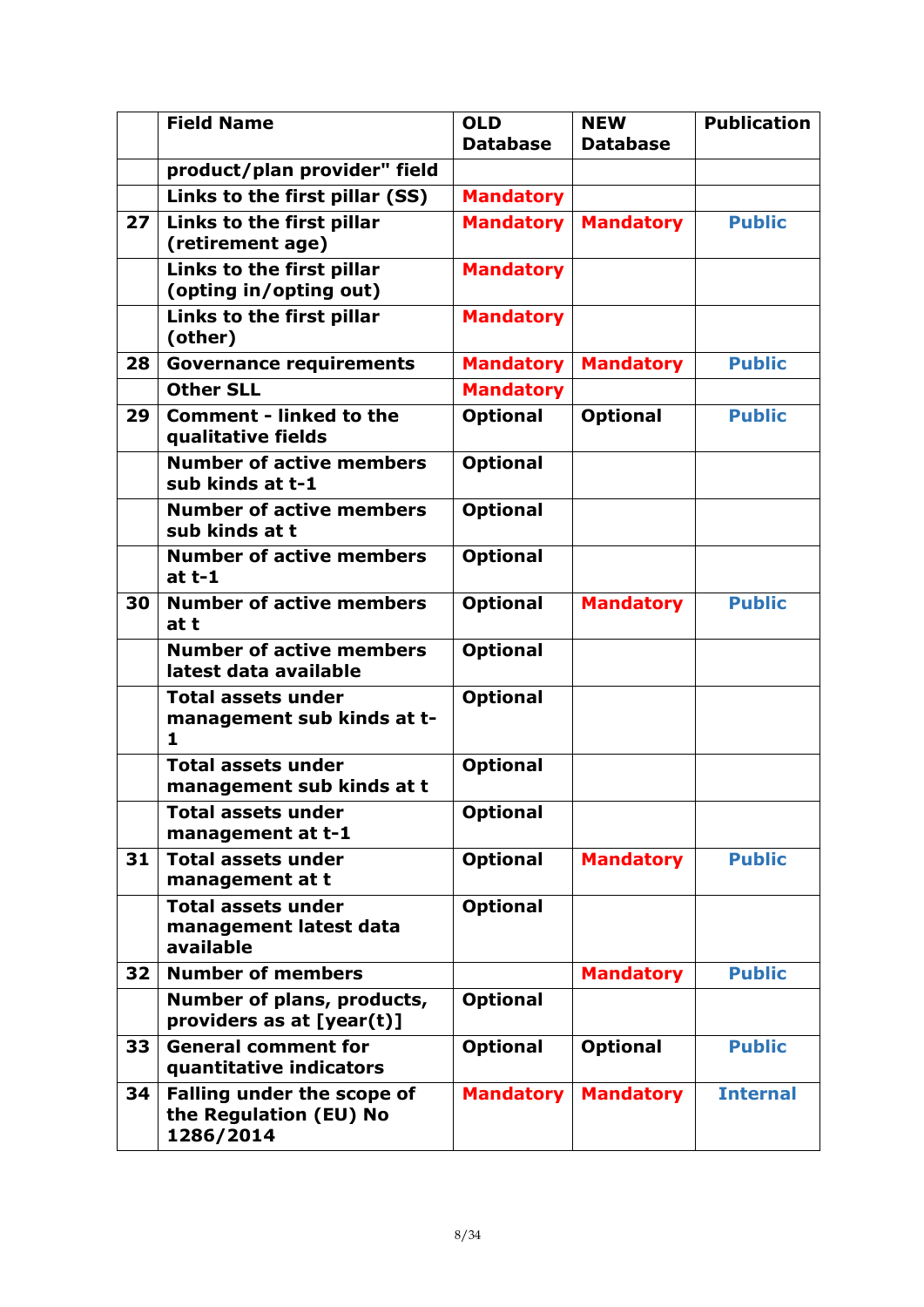|    | <b>Field Name</b>                                         | <b>OLD</b><br><b>Database</b> | <b>NEW</b><br><b>Database</b> | <b>Publication</b> |
|----|-----------------------------------------------------------|-------------------------------|-------------------------------|--------------------|
|    | <b>Validity start date</b>                                | <b>Optional</b>               |                               |                    |
|    | <b>Validity end date</b>                                  | <b>Optional</b>               |                               |                    |
| 35 | <b>Correction Reason</b>                                  | <b>Optional</b>               | <b>Optional</b>               | <b>Internal</b>    |
|    | <b>Active</b>                                             | <b>Mandatory</b>              |                               |                    |
|    | <b>Activity start date</b>                                | <b>Mandatory</b>              |                               |                    |
|    | <b>Activity end date</b>                                  | <b>Optional</b>               |                               |                    |
|    | Year(t)                                                   | <b>Mandatory</b>              |                               |                    |
| 36 | Products/plans/<br>schemes/providers of<br>similar nature |                               | <b>Optional</b>               | <b>Public</b>      |

#### <span id="page-8-0"></span>3.3. **List of fields**

A single reporting file is expected from each NCA, including all data of Pension Plans and Products in EEA in the NCA's registry. The expected information is presented in the following sections.

| <b>Name</b>                                   | Reporting Authority Code                                                                                                                                                                                                                  |
|-----------------------------------------------|-------------------------------------------------------------------------------------------------------------------------------------------------------------------------------------------------------------------------------------------|
| <b>Header</b>                                 | PPPReportingAuthorityCode                                                                                                                                                                                                                 |
|                                               | The code of the National Competent Authority<br>(NCA) that submits to EIOPA reports regarding<br>the entities included in its registry, as stored in<br>DC&CR system.                                                                     |
|                                               | Special Note 1: EIOPA will provide<br>the<br>Reporting Authority codes to every NCA.                                                                                                                                                      |
| <b>Description</b>                            | Special Note 2: Reporting Authority Code value<br>must be equal to the 'SenderCode' value of the<br>filename or must be equal to the NCA Code info<br>in the EIOPA Web Portal Restricted Area (in<br>case of submissions through Portal). |
|                                               | For the country Greece the codes 'EL' MUST be<br>used instead of the ISO 3166 alpha-2 codes<br>GR, as recommended by the Publications Office<br>of the European Union [R4].                                                               |
| Set of possible values                        | <b>NCA codes</b>                                                                                                                                                                                                                          |
| <b>Reporting obligation for</b><br><b>NCA</b> | Mandatory                                                                                                                                                                                                                                 |
| <b>Data Type</b>                              | Alphanumeric                                                                                                                                                                                                                              |
| <b>Data Format</b>                            | Not applicable                                                                                                                                                                                                                            |
| <b>Field Length</b>                           | Exactly 5 characters                                                                                                                                                                                                                      |

#### <span id="page-8-1"></span>**3.3.1. Reporting authority code**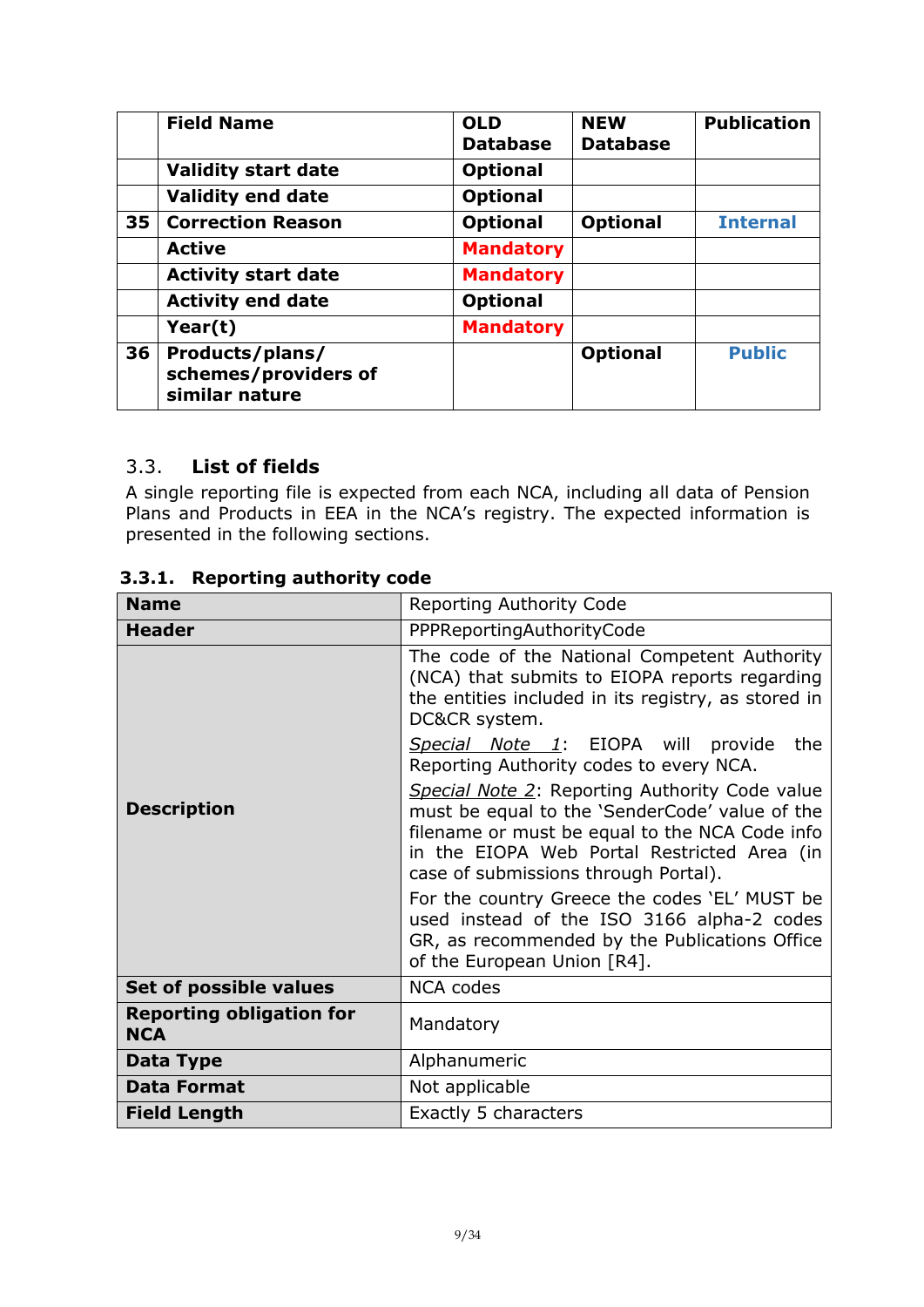| <b>Limitations</b> | Not applicable   |
|--------------------|------------------|
| Sample value       | "AT001", "BE002" |

# <span id="page-9-0"></span>**3.3.2. Home country**

| <b>Name</b>                                   | Home country                                                                                                                                                                              |  |
|-----------------------------------------------|-------------------------------------------------------------------------------------------------------------------------------------------------------------------------------------------|--|
| <b>Header</b>                                 | <b>PPPHomeCountryCode</b>                                                                                                                                                                 |  |
| <b>Description</b>                            | The 2-letter code of the country code where<br>the specific pension plan or product is provided<br>or the 2- letter country code where the pension<br>provider exists.                    |  |
| Set of possible values                        | ISO 3166-1 alpha-2 EEA Country code                                                                                                                                                       |  |
| <b>Reporting obligation for</b><br><b>NCA</b> | Mandatory                                                                                                                                                                                 |  |
| Data Type                                     | Alphanumeric                                                                                                                                                                              |  |
| <b>Data Format</b>                            | The 2-letter code MUST be in uppercase                                                                                                                                                    |  |
| <b>Field Length</b>                           | <b>Exactly two letters</b>                                                                                                                                                                |  |
| <b>Limitations</b>                            | Special Note 1: For the country Greece, the<br>code EL MUST be used instead of the ISO 3166<br>alpha-2 codes GR, as recommended by the<br>Publications Office of the European Union (R6). |  |
| Sample value                                  | "PL"                                                                                                                                                                                      |  |

# <span id="page-9-1"></span>**3.3.3. Code of a pension plan, product or a provider**

| <b>Name</b>                                   | Code of a pension plan, product or a provider                                                                                                                                   |
|-----------------------------------------------|---------------------------------------------------------------------------------------------------------------------------------------------------------------------------------|
| <b>Header</b>                                 | PPPCode                                                                                                                                                                         |
| <b>Description</b>                            | of<br>The<br>the<br>code<br>pension<br>plan/product/scheme/provider is defined as<br>"XX-NN", where XX is the country code and NN<br>represents ordinal numbers starting at 01. |
|                                               | As many product codes as needed should be<br>applied in order to at least differentiate<br>between the following fields:                                                        |
|                                               | Applicable Law                                                                                                                                                                  |
|                                               | Occupational vs personal                                                                                                                                                        |
|                                               | DB/DC                                                                                                                                                                           |
|                                               | <b>Financial vehicle</b>                                                                                                                                                        |
|                                               | Membership                                                                                                                                                                      |
| Set of possible values                        | Not applicable                                                                                                                                                                  |
| <b>Reporting obligation for</b><br><b>NCA</b> | Mandatory                                                                                                                                                                       |
| Data Type                                     | Alphanumeric                                                                                                                                                                    |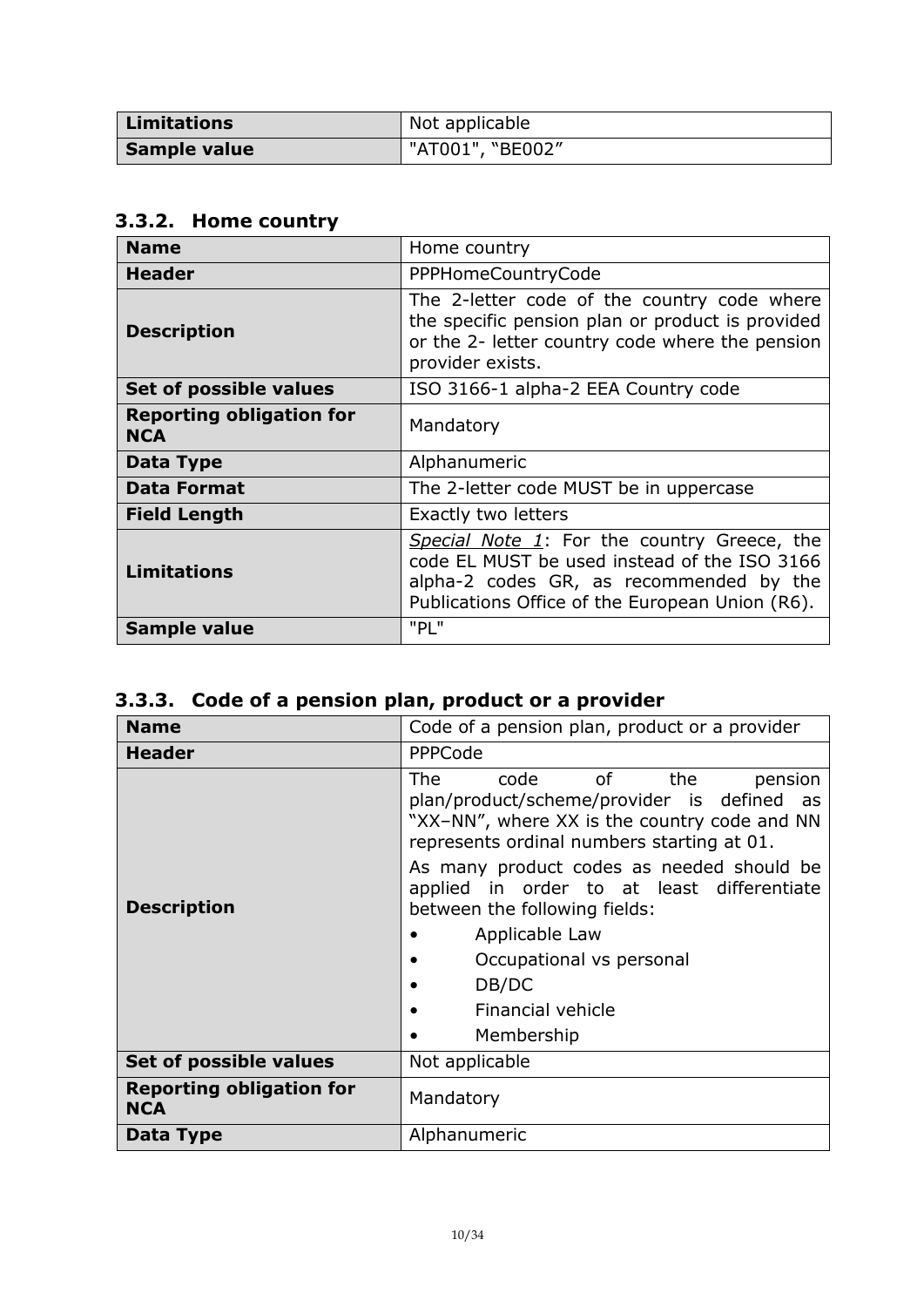| <b>Data Format</b>  | XX-NN, where XX MUST be the 2- letter code of<br>the EEA country and NN MUST be an integer<br>number without leading zeros. |
|---------------------|-----------------------------------------------------------------------------------------------------------------------------|
| <b>Field Length</b> | Maximum 254 characters                                                                                                      |
| <b>Limitations</b>  | The XX part of the field must be equal to the<br>value of the "Home country" field of the entry                             |
| <b>Sample value</b> | $"BF-1"$                                                                                                                    |

Comment: The split is made on a best effort basis and is strongly encouraged where most relevant i.e. where the same type, as defined by national legislation, actually takes the shape of sub-kinds that are quite different in nature and are relevant in quantitative terms.

| <b>Name</b>                                   | Name of a type of a pension plan, product or                                                                   |
|-----------------------------------------------|----------------------------------------------------------------------------------------------------------------|
|                                               | a provider                                                                                                     |
| <b>Header</b>                                 | PPPName                                                                                                        |
|                                               | The name of a pension plan or a product or a<br>provider as identified by national legislation.                |
| <b>Description</b>                            | Special Note 1: Names are provided in<br>national official language(s) and MAY also be<br>provided in English. |
|                                               | Special Note 2: More than one name values<br>MAY be inserted in this field.                                    |
| Set of possible values                        | Not applicable                                                                                                 |
| <b>Reporting obligation for</b><br><b>NCA</b> | Mandatory                                                                                                      |
| Data Type                                     | Alphanumeric                                                                                                   |
| <b>Data Format</b>                            | Special Note: In case of multiple names, they<br>MUST be separated by ' ' symbol.                              |
| <b>Field Length</b>                           | Maximum 5000 characters                                                                                        |
| <b>Limitations</b>                            | Not applicable                                                                                                 |
| Sample value                                  | "Pensionskasse Pension Funds"                                                                                  |

<span id="page-10-0"></span>

|  |  | 3.3.4. Name of a type of a pension plan, product or a provider |  |
|--|--|----------------------------------------------------------------|--|
|  |  |                                                                |  |

Comment: The best effort should be made to provide in this column a name that is familiar to a member, a beneficiary, a policyholder, a pension savings account holder etc.

An attempt should be made to provide names of types of pension plans or types of pension products rather than providers. However, in cases where it is not feasible names of providers can be inserted by NCAs.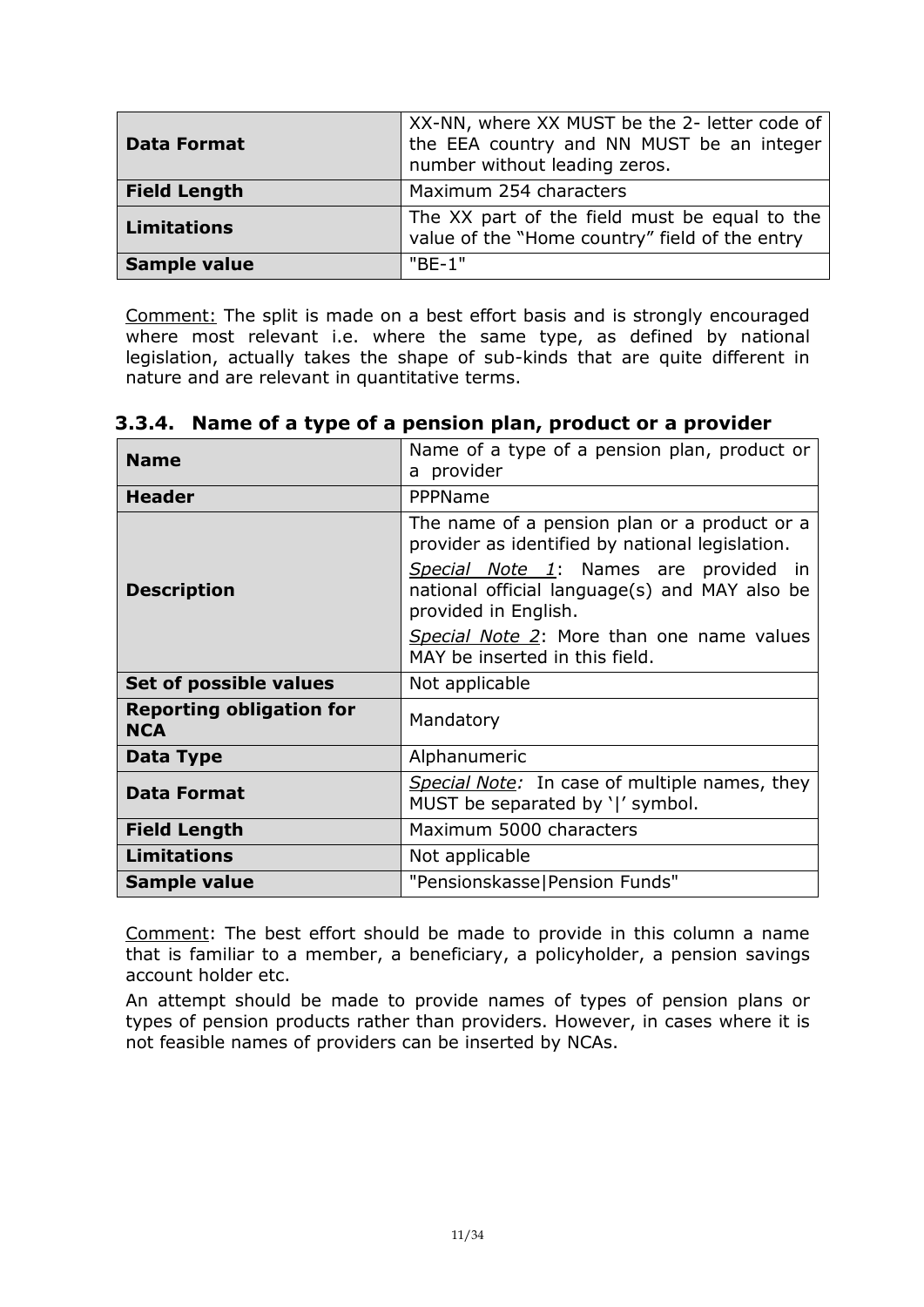| <b>Name</b>                                   | Identification of a pension plan or a pension<br>product or a pension provider                                                                                                                                                                                                                                                         |
|-----------------------------------------------|----------------------------------------------------------------------------------------------------------------------------------------------------------------------------------------------------------------------------------------------------------------------------------------------------------------------------------------|
| <b>Header</b>                                 | PPPIdentification                                                                                                                                                                                                                                                                                                                      |
|                                               | Identification whether what is included is a<br>pension plan or a pension product or a pension<br>provider.                                                                                                                                                                                                                            |
| <b>Description</b>                            | Special Note 1: If what is included is a pension<br>plan, the field SHOULD be completed with the<br>value "Plan". If what is included is a pension<br>product, the field SHOULD be completed with<br>the value "Product". If what is included is a<br>pension provider, the field SHOULD<br>be<br>completed with the value "Provider". |
|                                               | Special Note 2: The field is a free text field.<br>Other values MAY be also provided to this field<br>besides those described on the previous note.                                                                                                                                                                                    |
| Set of possible values                        | Not applicable                                                                                                                                                                                                                                                                                                                         |
| <b>Reporting obligation for</b><br><b>NCA</b> | Mandatory                                                                                                                                                                                                                                                                                                                              |
| Data Type                                     | Alphanumeric                                                                                                                                                                                                                                                                                                                           |
| <b>Data Format</b>                            | Not applicable                                                                                                                                                                                                                                                                                                                         |
| <b>Field Length</b>                           | Maximum 255 characters                                                                                                                                                                                                                                                                                                                 |
| <b>Limitations</b>                            | Not applicable                                                                                                                                                                                                                                                                                                                         |
| <b>Sample value</b>                           | "Product"                                                                                                                                                                                                                                                                                                                              |

### <span id="page-11-0"></span>**3.3.5. Identification of a pension plan or a pension product or a pension provider**

# <span id="page-11-1"></span>**3.3.6. Types of providers**

| <b>Name</b>                                   | Types of providers                                                       |
|-----------------------------------------------|--------------------------------------------------------------------------|
| <b>Header</b>                                 | PPPProviderTypes                                                         |
| <b>Description</b>                            | The type of provider of a pension plan or a<br>pension product included. |
| Set of possible values                        | 1 (for pension fund)                                                     |
|                                               | 2 (for insurance company)                                                |
|                                               | 3 (for bank)                                                             |
|                                               | 4 (for asset management company)                                         |
|                                               | 5 (for employer)                                                         |
|                                               | 6 (for other)                                                            |
| <b>Reporting obligation for</b><br><b>NCA</b> | Optional                                                                 |
| Data Type                                     | number                                                                   |
| <b>Data Format</b>                            | Special Note: In case of multiple applicable                             |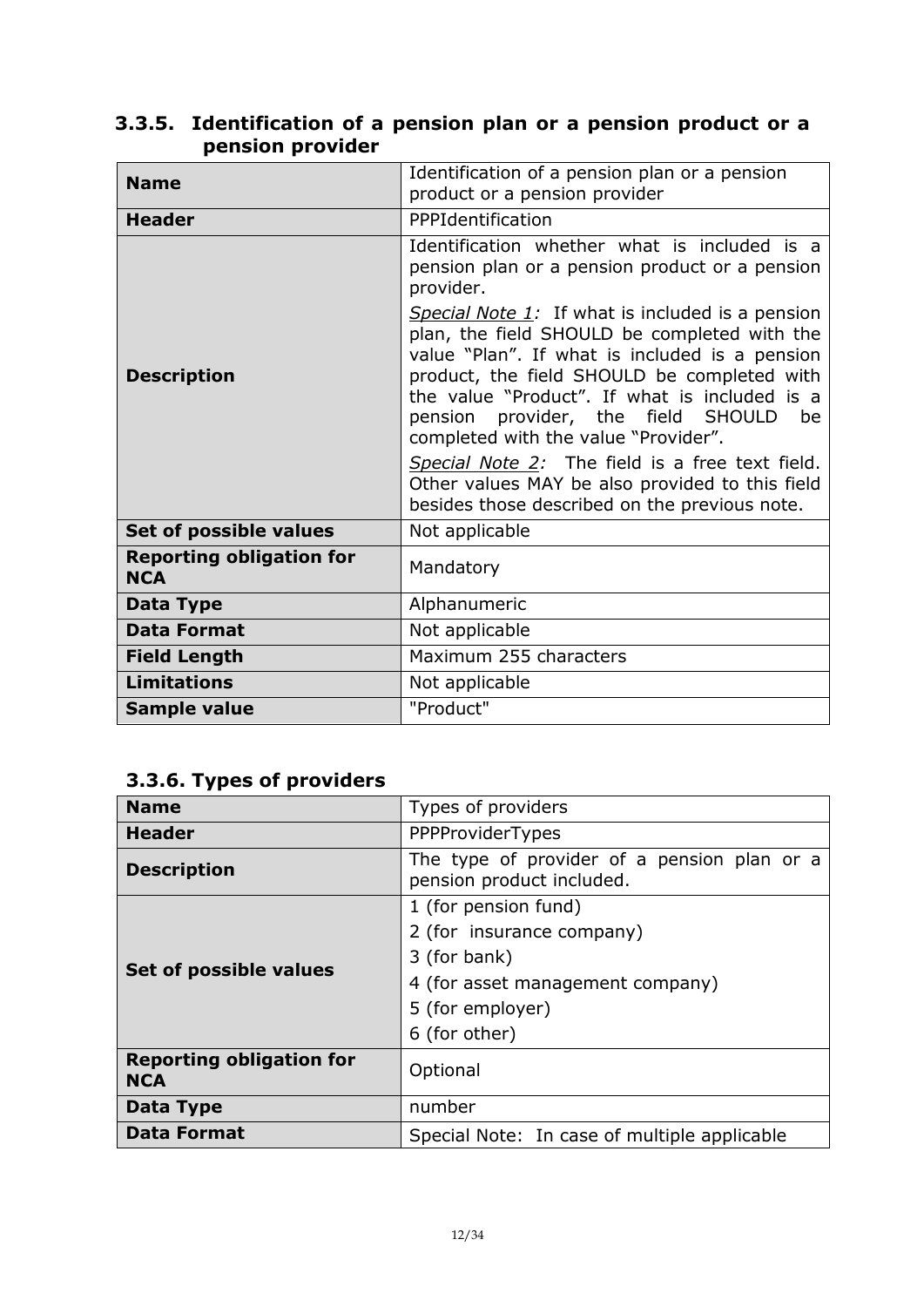|                     | laws, they MUST be separated by ' ' symbol.                                                                                                                                            |
|---------------------|----------------------------------------------------------------------------------------------------------------------------------------------------------------------------------------|
| <b>Field Length</b> | Not applicable                                                                                                                                                                         |
| <b>Limitations</b>  | If the value of the "Identification of a pension<br>plan or a pension product or a pension<br>provider" field) is "Plan" or "Product" then a<br>value MUST be provided for this field. |
| Sample value        | " 112"                                                                                                                                                                                 |

#### <span id="page-12-0"></span>**3.3.7. Applicable EU law/regulation**

| <b>Name</b>                                   | Applicable EU law/regulation                                                                                                                                                     |  |
|-----------------------------------------------|----------------------------------------------------------------------------------------------------------------------------------------------------------------------------------|--|
| <b>Header</b>                                 | PPPApplicableEULaw                                                                                                                                                               |  |
| <b>Description</b>                            | The EU regulation that is formally applicable.<br>Special Note: Multiple values (more than one<br>applicable law) MAY apply for this field.                                      |  |
| Set of possible values                        | 1 (for IORP II)<br>2 (for IORP II Art. 4)<br>3 (for Solvency II)<br>4 (for UCITS)<br>5 (for AIFM)<br>6 (for PEPP)<br>7 (for CRD)<br>8 (for SSR)<br>9 (for other)<br>10 (for NEL) |  |
| <b>Reporting obligation for</b><br><b>NCA</b> | Mandatory                                                                                                                                                                        |  |
| Data Type                                     | Number                                                                                                                                                                           |  |
| <b>Data Format</b>                            | Special Note: In case of multiple applicable<br>laws, they MUST be separated by ' ' symbol.                                                                                      |  |
| <b>Field Length</b>                           | Not applicable                                                                                                                                                                   |  |
| <b>Limitations</b>                            | Not applicable                                                                                                                                                                   |  |
| Sample value                                  | "1", "2 3", "3 4 5"                                                                                                                                                              |  |

Comment:

[IORP II] - Directive (EU) 2016/2341 of the European Parliament and of the Council of 14 December 2016 on the activities and supervision of institutions for occupational retirement provision (IORPs).

[IORP II Art. 4] - Law applicable to occupational retirement provision business of life insurance undertakings in accordance with points (a)(i) to (iii) of Article 2(3) and points (b)(ii) to (iv) of Article 2(3) of Directive 2009/138/EC applicable to occupational-retirement-provision business of insurance undertakings under Article 4 of Directive (EU) 2016/2341.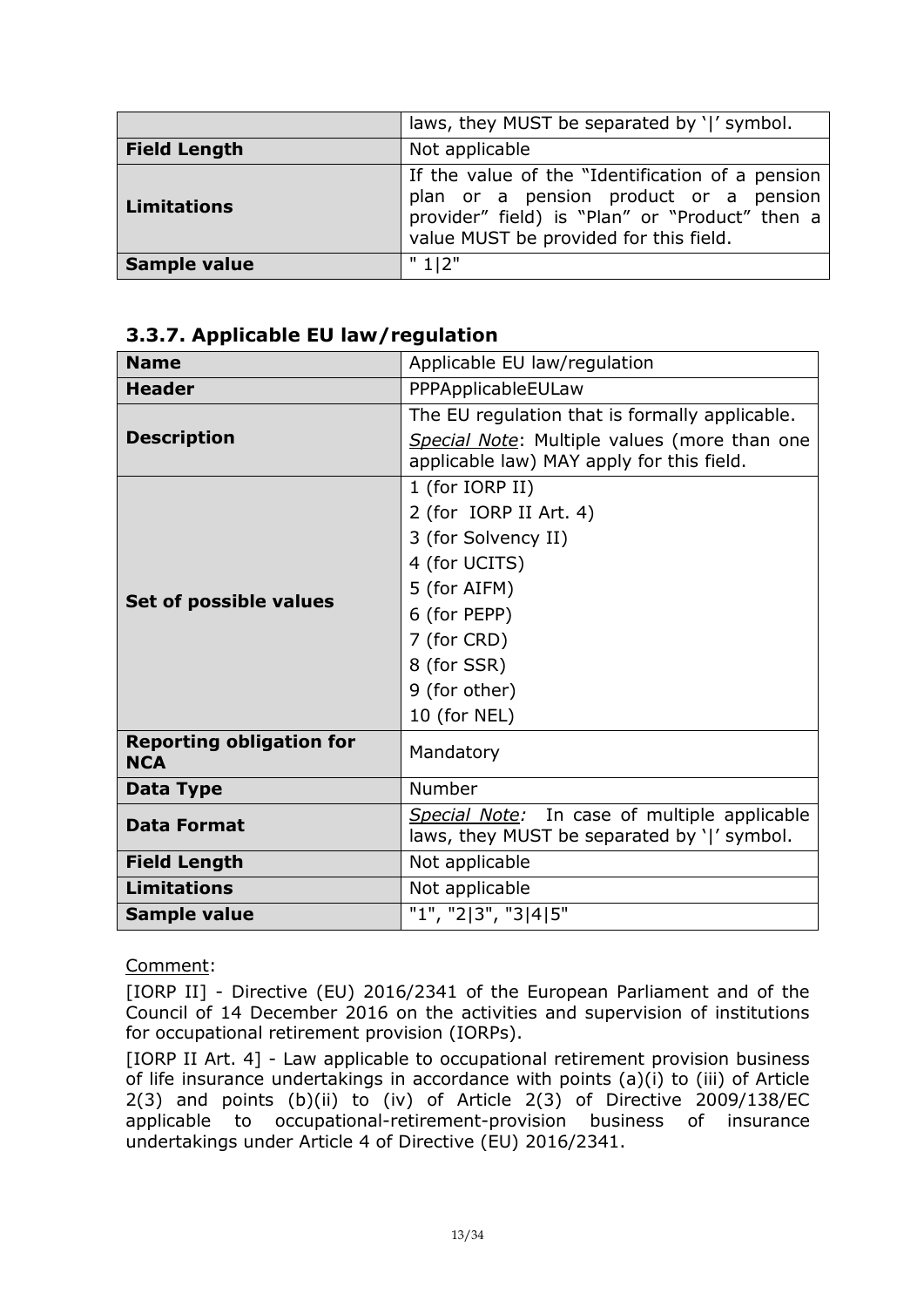[Solvency II] - Directive 2009/138/EC of the European Parliament and of the Council of 25 November 2009 on the taking-up and pursuit of the business of Insurance and Reinsurance (Solvency II).

#### [PEPP]

[UCITS] - Directive 2009/65/EC of the European Parliament and of the Council of 13 July 2009 on the coordination of laws, regulations and administrative provisions relating to undertakings for collective investment in transferable securities (UCITS).

[AIFM] - Directive 2011/61/EU of the European Parliament and of the Council of 8 June 2011 on Alternative Investment Fund Managers and amending Directives 2003/41/EC and 2009/65/EC and Regulations (EC) No 1060/2009 and (EU) No 1095/2010 Text with EEA relevance.

[CRD] - Directive 2013/36/EU of the European Parliament and of the Council of 26 June 2013 on access to the activity of credit institutions and the prudential supervision of credit institutions and investment firms, amending Directive 2002/87/EC and repealing Directives 2006/48/EC and 2006/49/EC.

[SSR] - Regulation (EC) No 883/2004 of the European Parliament and of the Council of 29 April 2004 on the coordination of social security systems.

[Other] – other EU law than IORP II, Solvency II, PEPP, UCITS, AIFM, CRD applicable to the plan, product or scheme.

[None] No applicable EU prudential law.

| <b>Name</b>                                   | First Pillar bis                                                     |  |
|-----------------------------------------------|----------------------------------------------------------------------|--|
| <b>Header</b>                                 | <b>PPPFirstPillarBis</b>                                             |  |
| <b>Description</b>                            | It identifies whether a plan/product is of a 1st<br>Pillar bis type. |  |
| Set of possible values                        | Yes                                                                  |  |
|                                               | <b>No</b>                                                            |  |
| <b>Reporting obligation for</b><br><b>NCA</b> | Mandatory                                                            |  |
| Data Type                                     | Alphanumeric                                                         |  |
| <b>Data Format</b>                            | Not applicable                                                       |  |
| <b>Field Length</b>                           | Minimum: 2 characters (when the value is<br>"No"                     |  |
|                                               | Maximum: 3 characters (when the value is<br>"Yes")                   |  |
| <b>Limitations</b>                            | Not applicable                                                       |  |
| Sample value                                  | "Yes", "No"                                                          |  |

# <span id="page-13-0"></span>**3.3.8. First Pillar bis**

#### <span id="page-13-1"></span>**3.3.9. Occupational vs. personal**

|  | Occupational vs. personal<br><b>Name</b> |  |
|--|------------------------------------------|--|
|--|------------------------------------------|--|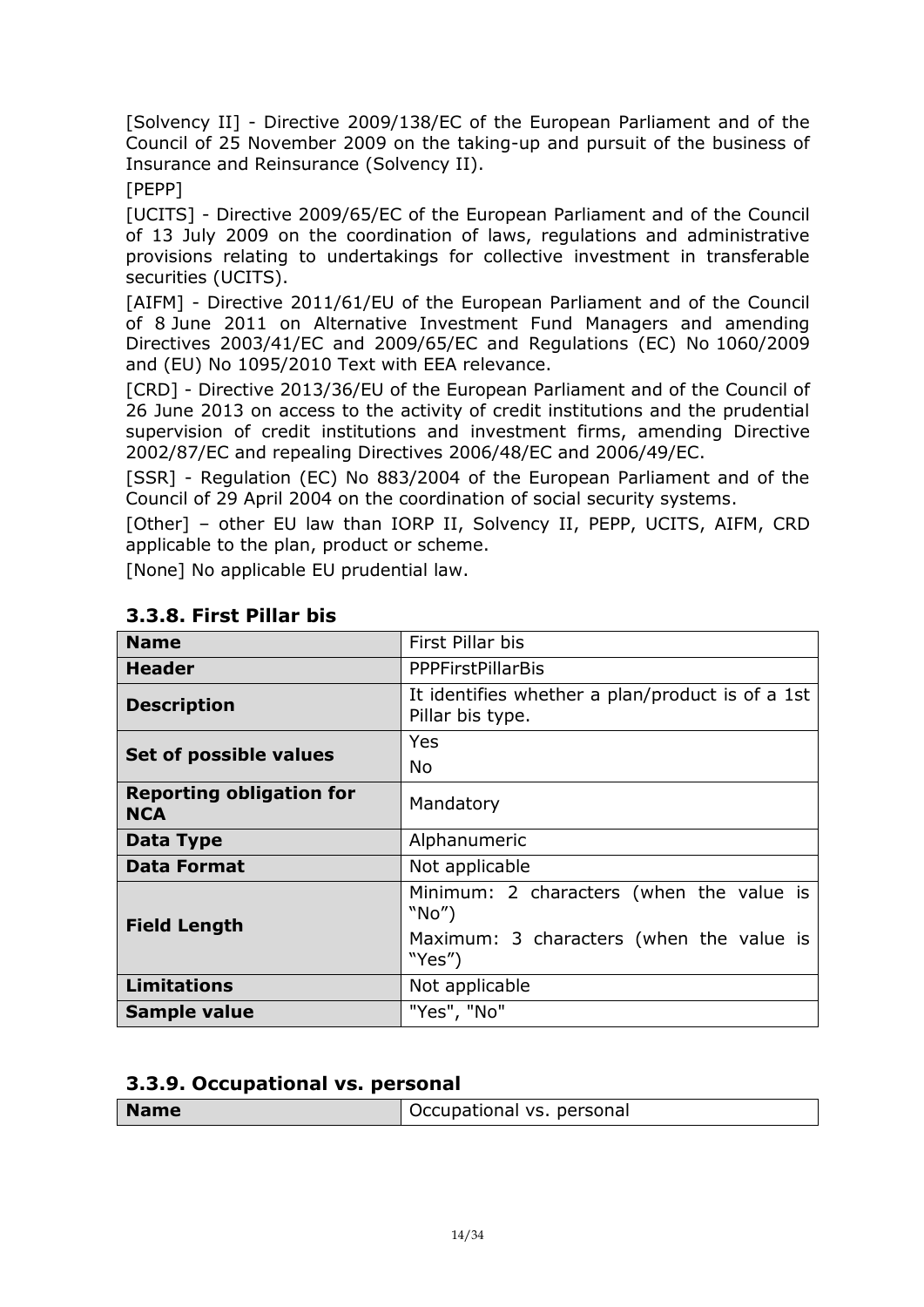| <b>Header</b>                                 | PPPOccupVSPersonal                                                                        |
|-----------------------------------------------|-------------------------------------------------------------------------------------------|
| <b>Description</b>                            | Indicates if the pension plan/product<br>is<br>occupational or personal, or of both types |
|                                               | 1 (for occupational)                                                                      |
| Set of possible values                        | 2 (for personal)                                                                          |
|                                               | 3 (for both occupational and personal)                                                    |
| <b>Reporting obligation for</b><br><b>NCA</b> | Mandatory                                                                                 |
| Data Type                                     | Number                                                                                    |
| <b>Data Format</b>                            | Not applicable                                                                            |
| <b>Field Length</b>                           | 1 digit                                                                                   |
| <b>Limitations</b>                            | Not applicable                                                                            |
| Sample value                                  | "1"                                                                                       |

Comment:

[Occupational] Pension plan where the employer (sponsoring undertaking) has a role in the establishment and/or funding of the plan itself. Self-employed persons can be considered to be sponsoring undertakings.

[Personal] A pension plan that hosts members only on an individual basis. [Both occupational and personal] A pension plan that hosts members both on an occupational and an individual basis.

*Please remark that if the OECD has amended its definitions on occupational vs personal, EIOPAs ITDC can decide to replace the above definitions by the OECD definitions in order to streamline the reporting between different institutions and reduce the reporting burden for members.*

| <b>Name</b>                                   | DC vs. DB                                           |
|-----------------------------------------------|-----------------------------------------------------|
| Header                                        | <b>PPPDCvsDB</b>                                    |
| <b>Description</b>                            | Defines the type of the pension<br>plan<br>product. |
|                                               | 1 (for $DC$ )                                       |
| Set of possible values                        | 2 (for DB)                                          |
|                                               | 3 (plan can be both DB or DC)                       |
| <b>Reporting obligation for</b><br><b>NCA</b> | Mandatory                                           |
| Data Type                                     | Number                                              |
| <b>Data Format</b>                            | Not applicable                                      |
| <b>Field Length</b>                           | 1 digit                                             |
| <b>Limitations</b>                            | Not applicable                                      |
| Sample value                                  | "3"                                                 |

#### <span id="page-14-0"></span>**3.3.10. DC vs. DB**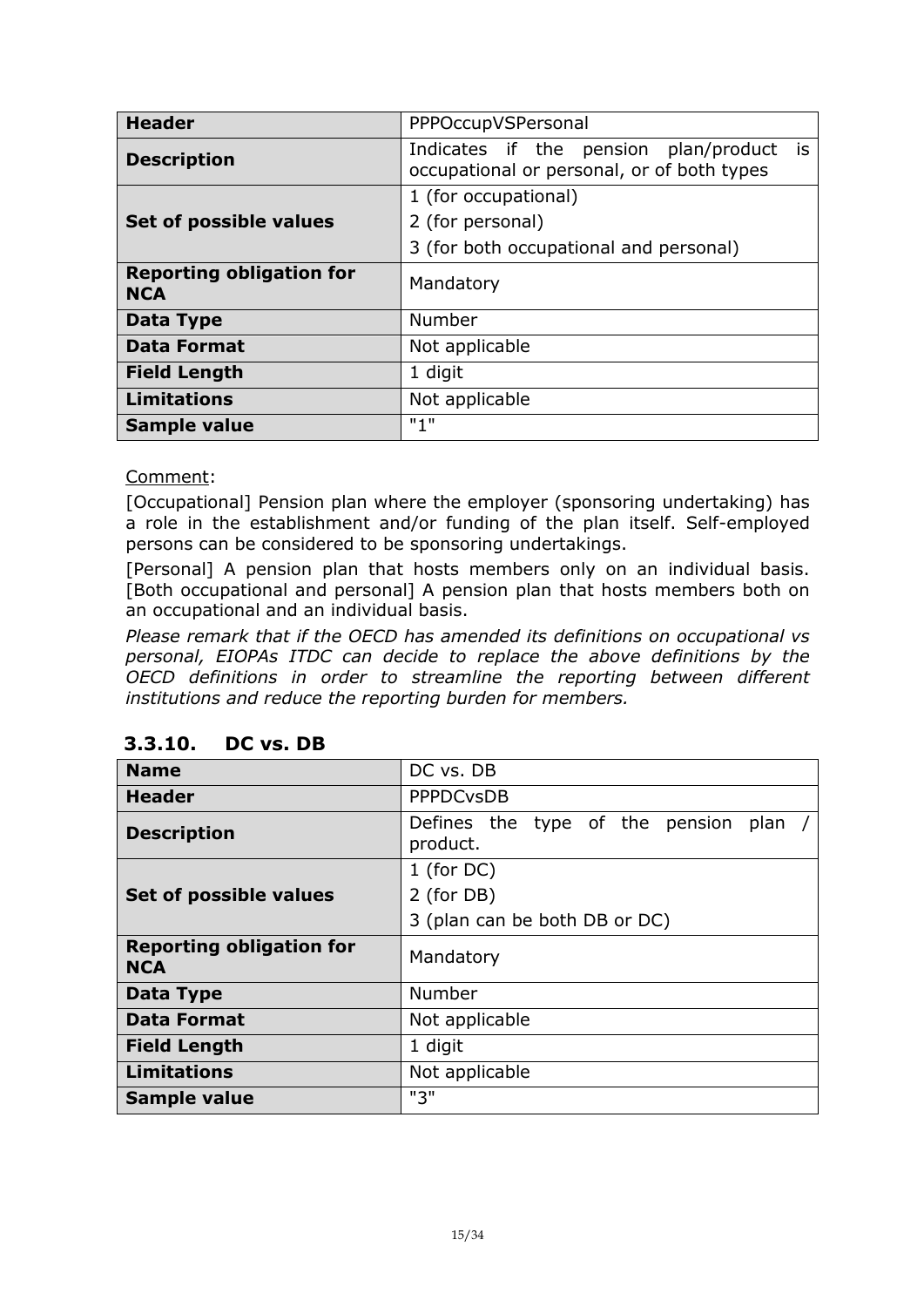#### Comment:

[DC] Defined contribution – pension plans under which the plan sponsor or customer pays fixed contributions and where the plan sponsor or provider has no legal or constructive obligation to pay further contributions to an ongoing plan in the event of unfavourable plan experience.

[DB] Defined benefit pension plan – retirement benefit plans other than defined contributions plans.

*Please remark that if the OECD has amended its definitions on DB vs DC, EIOPAs ITDC can decide to replace the above definitions by the OECD definitions in order to streamline the reporting between different institutions and reduce the reporting burden for members.*

| <b>Name</b>                                   | Exposure of members to investment risk                                                                                                                                                                 |  |  |
|-----------------------------------------------|--------------------------------------------------------------------------------------------------------------------------------------------------------------------------------------------------------|--|--|
| <b>Header</b>                                 | PPPExposureToInvestmentRisk                                                                                                                                                                            |  |  |
| <b>Description</b>                            | Defines the exposure of members<br>to<br>investment risk.                                                                                                                                              |  |  |
| Set of possible values                        | 1 (for Full exposure to investment risk)<br>2 (for Capital guaranteed)<br>3 (for Fixed return)<br>4 (for Minimum guarantee)<br>5 (for Conditional guarantee)<br>6 (for Benefit level)<br>7 (for Other) |  |  |
| <b>Reporting obligation for</b><br><b>NCA</b> | Mandatory                                                                                                                                                                                              |  |  |
| <b>Data Type</b>                              | Number                                                                                                                                                                                                 |  |  |
| <b>Data Format</b>                            | Special Note: In case of multiple applicable<br>values, they MUST be separated by ' ' symbol.                                                                                                          |  |  |
| <b>Field Length</b>                           | Not applicable                                                                                                                                                                                         |  |  |
| <b>Limitations</b>                            | Not applicable                                                                                                                                                                                         |  |  |
| Sample value                                  | "1"                                                                                                                                                                                                    |  |  |

#### <span id="page-15-0"></span>**3.3.11. Exposure of members to investment risk**

Comment:

[Full exposure to investment risk] – The member is fully exposed to both upside and downside investment risk. In principle, this case should be identical to "DC"

[Capital guaranteed] - The member is guaranteed against the downside risk, as at least the sum of contributions is returned to him.

[Fixed return] – A fixed return is promised on the paid contributions.

[Minimum guarantee] – A minimum return is promised on the paid contributions.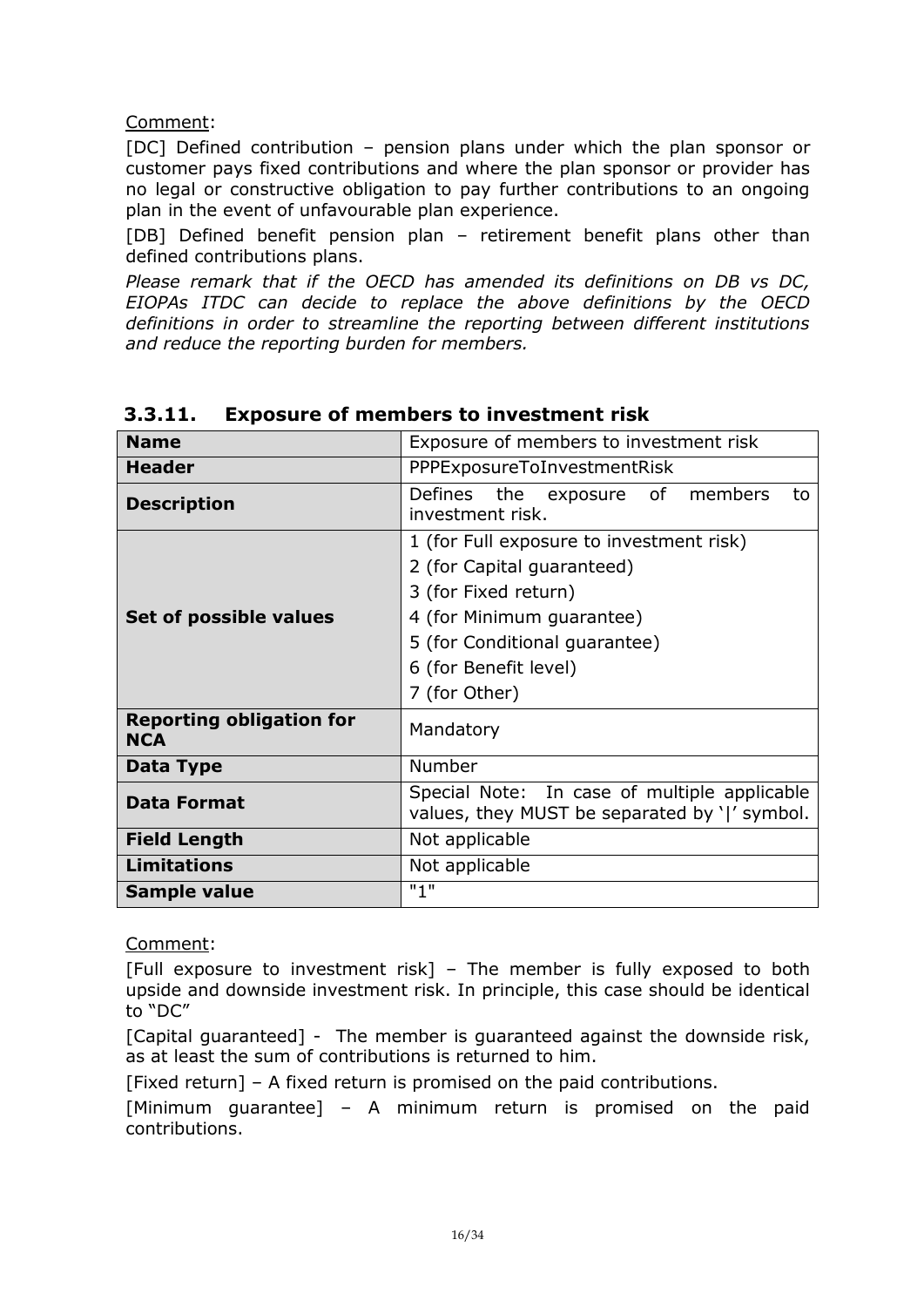[Conditional guarantee] – The capital/pension or investment guarantee is conditional.

[Benefit guarantee] – The benefit is guaranteed based on a formula without conditions.

[Other] - None of the above. This should be explained in the comments box.

| <b>Name</b>                 | Guarantor                                                                                     |  |
|-----------------------------|-----------------------------------------------------------------------------------------------|--|
| <b>Header</b>               | PPPGuarantor of investment quarantee                                                          |  |
| <b>Description</b>          | It identifies the guarantor of the guarantee<br>against the investment risk                   |  |
|                             | 1 (for None)                                                                                  |  |
| <b>Possible values</b>      | 2 (for Provider)                                                                              |  |
|                             | 3 (for Sponsor)                                                                               |  |
|                             | 4 (for Combination of provider and sponsor)                                                   |  |
| <b>Reporting obligation</b> | Mandatory                                                                                     |  |
| Data Type                   | Number                                                                                        |  |
| <b>Data Format</b>          | Special Note: In case of multiple applicable<br>values, they MUST be separated by ' ' symbol. |  |
| <b>Field Length</b>         | Not applicable                                                                                |  |
| <b>Limitations</b>          | Not applicable                                                                                |  |
| <b>Sample value</b>         | "1"                                                                                           |  |

<span id="page-16-0"></span>**3.3.12. Guarantor of guarantee against investment risk**

<span id="page-16-1"></span>**3.3.13. Tax incentives**

| <b>Name</b>                 | Tax incentives                                                                                                  |
|-----------------------------|-----------------------------------------------------------------------------------------------------------------|
| <b>Header</b>               | PPPTax_incentives                                                                                               |
| <b>Description</b>          | It identifies if tax incentives are applicable<br>pension<br>with<br>regard to<br>the<br>plans/products/schemes |
| <b>Possible values</b>      | Yes                                                                                                             |
|                             | No                                                                                                              |
| <b>Reporting obligation</b> | Mandatory                                                                                                       |
| Data Type                   | Alphanumeric                                                                                                    |
| <b>Data Format</b>          | Not applicable                                                                                                  |
| <b>Field Length</b>         | Minimum: 2 characters (when the value is<br>"No"                                                                |
|                             | Maximum: 3 characters (when the value is<br>"Yes")                                                              |
| <b>Limitations</b>          | Not applicable                                                                                                  |
| <b>Sample value</b>         | "Yes", "No"                                                                                                     |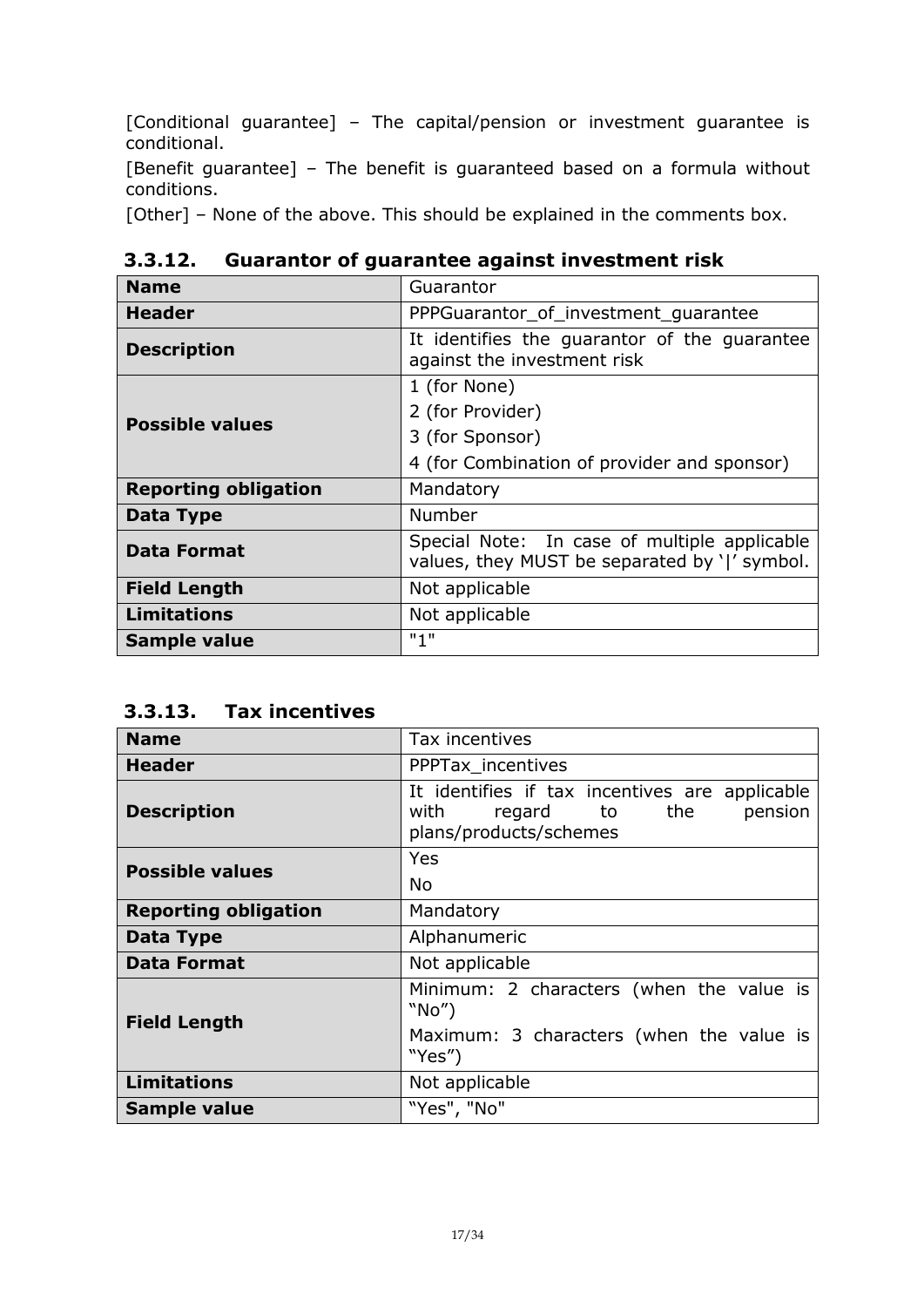# <span id="page-17-0"></span>**3.3.14. Risk sharing**

| <b>Name</b>                 | Risk sharing                                                                                                                                      |
|-----------------------------|---------------------------------------------------------------------------------------------------------------------------------------------------|
| <b>Header</b>               | PPPRisk_sharing                                                                                                                                   |
| <b>Description</b>          | It identifies whether there is any risk sharing<br>applicable<br>this<br>pension<br>to<br>plan/products/schemes                                   |
|                             | (for Yes, risk sharing within<br>$\mathbf{1}$<br>same<br>generation, accumulation only)<br>(for Yes, risk sharing within<br>$\mathcal{L}$<br>same |
|                             | generation, decumulation only)                                                                                                                    |
| <b>Possible values</b>      | (for Yes, risk sharing within<br>3<br>same<br>generation, both<br>accumulation<br>and<br>decumulation)                                            |
|                             | 4 (for Yes, risk sharing between generations,<br>accumulation only)                                                                               |
|                             | 5 (for Yes, risk sharing between generations,<br>decumulation only)                                                                               |
|                             | 6 (for Yes, risk sharing between generations,<br>both accumulation and decumulation)                                                              |
|                             | $7$ (for no)                                                                                                                                      |
| <b>Reporting obligation</b> | Mandatory                                                                                                                                         |
| Data Type                   | Number                                                                                                                                            |
| <b>Data Format</b>          | Special Note: In case of multiple applicable<br>values, they MUST be separated by ' ' symbol.                                                     |
| <b>Field Length</b>         | Not applicable                                                                                                                                    |
| <b>Limitations</b>          | Not applicable                                                                                                                                    |
| <b>Sample value</b>         | "7"                                                                                                                                               |

# <span id="page-17-1"></span>**3.3.15. Employer contributions**

| <b>Name</b>                                   | <b>Employer contributions</b>                                                                     |
|-----------------------------------------------|---------------------------------------------------------------------------------------------------|
| <b>Header</b>                                 | <b>PPPEmployerContributions</b>                                                                   |
| <b>Description</b>                            | possibility<br>indicates the<br>receive<br>It<br>to<br>contribution from the employer.            |
| Set of possible values                        | 1 (for mandatory)<br>2 (for voluntary)<br>3 (for voluntary and mandatory)<br>4 (for not possible) |
| <b>Reporting obligation for</b><br><b>NCA</b> | Mandatory                                                                                         |
| Data Type                                     | Number                                                                                            |
| <b>Data Format</b>                            | Not applicable                                                                                    |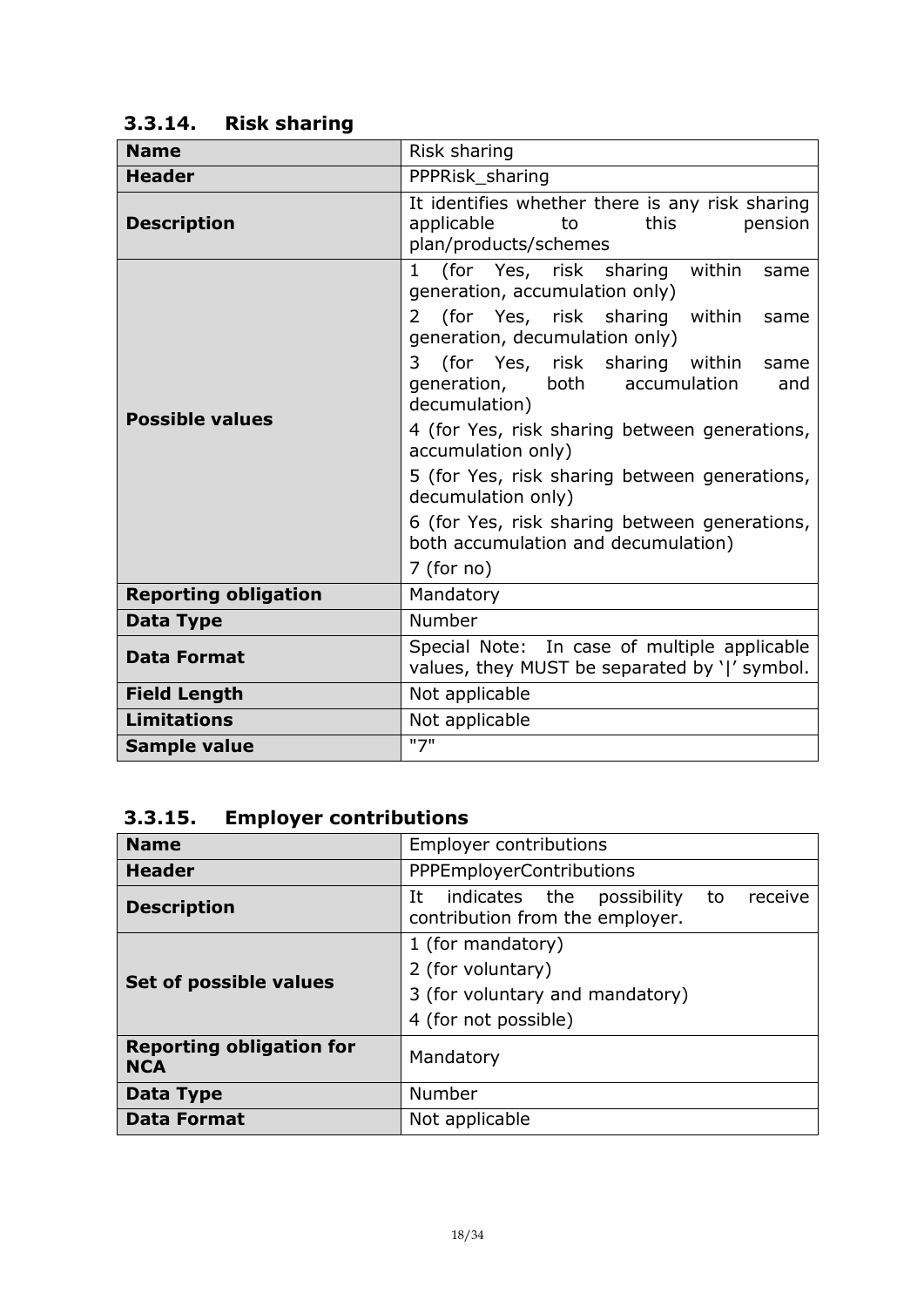| <b>Field Length</b> | 1 digit        |
|---------------------|----------------|
| <b>Limitations</b>  | Not applicable |
| Sample value        | ייציי          |

### <span id="page-18-0"></span>**3.3.16. Member contributions**

| <b>Name</b>                                   | Member contributions                                                              |
|-----------------------------------------------|-----------------------------------------------------------------------------------|
| Header                                        | <b>PPPMemberContributions</b>                                                     |
| <b>Description</b>                            | It<br>indicates the<br>possibility<br>receive<br>to<br>contribution from members. |
|                                               | 1 (for mandatory)                                                                 |
|                                               | 2 (for voluntary)                                                                 |
| Set of possible values                        | 3 (for voluntary and mandatory)                                                   |
|                                               | 4 (for not possible)                                                              |
| <b>Reporting obligation for</b><br><b>NCA</b> | Mandatory                                                                         |
| Data Type                                     | Number                                                                            |
| <b>Data Format</b>                            | Not applicable                                                                    |
| <b>Field Length</b>                           | 1 digit                                                                           |
| <b>Limitations</b>                            | Not applicable                                                                    |
| Sample value                                  | "2"                                                                               |

# <span id="page-18-1"></span>**3.3.17. Funding**

| <b>Name</b>                                   | Funding                               |
|-----------------------------------------------|---------------------------------------|
| <b>Header</b>                                 | PPPFunding                            |
| <b>Description</b>                            | Defines the way the plan is financed. |
|                                               | 1 (for Funded)                        |
| Set of possible values                        | 2 (for Unfunded-PAYG)                 |
|                                               | 3 (for Book reserves)                 |
| <b>Reporting obligation for</b><br><b>NCA</b> | Mandatory                             |
| Data Type                                     | Number                                |
| <b>Data Format</b>                            | Not applicable                        |
| <b>Field Length</b>                           | 1 digit                               |
| <b>Limitations</b>                            | Not applicable                        |
| <b>Sample value</b>                           | "1"                                   |

### Comment:

[Funded] Pension plan that accumulates dedicated assets to cover the plan's liabilities.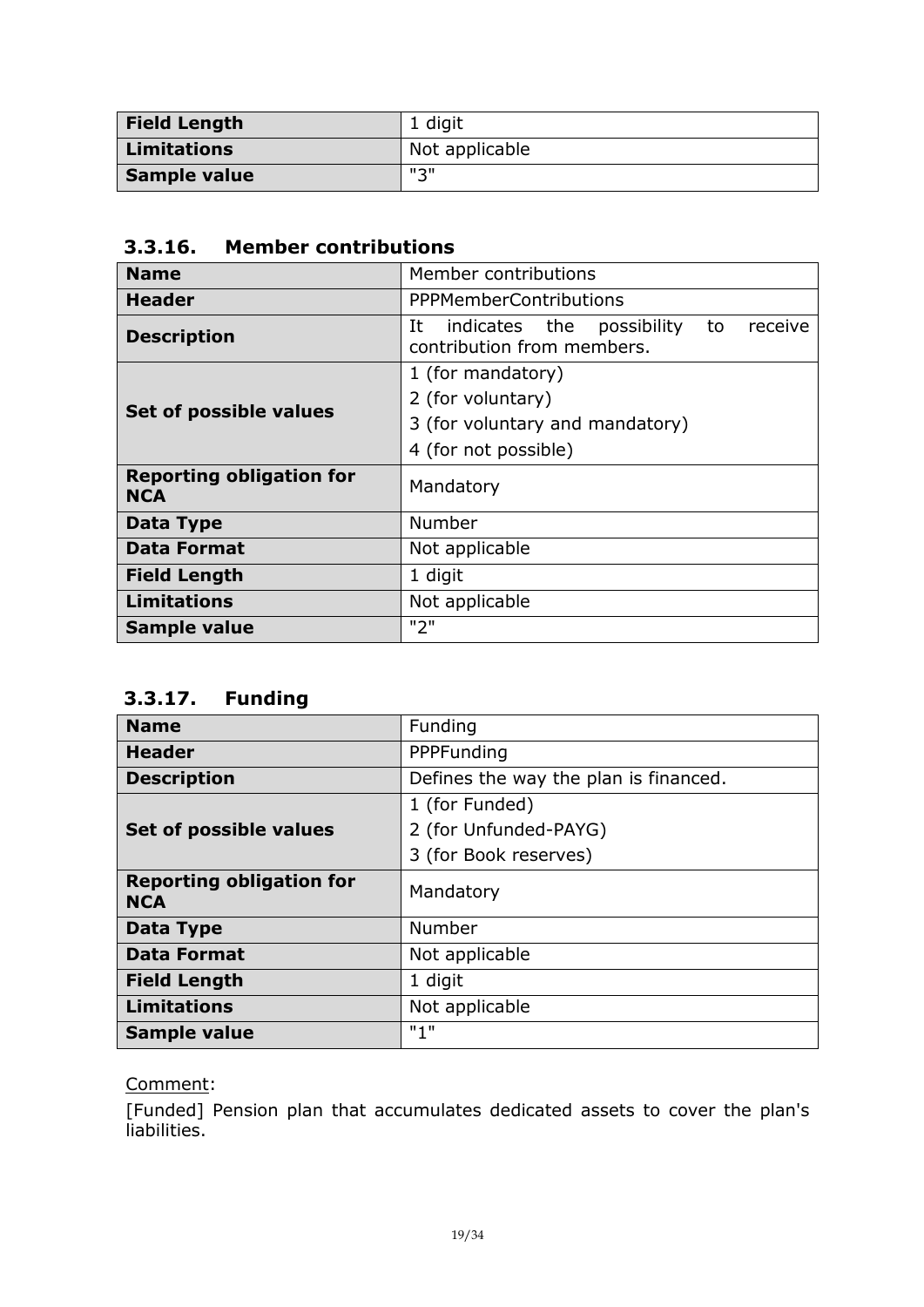[Unfunded-PAYG] Plan financed directly from contributions from the plan sponsor or provider or the plan participant. Unfunded pension plan are paid on a current disbursement method (also known as the pay as you go, PAYG method). Unfunded plan may still have associated reserves to cover immediate expenses or smooth contributions within given periods.

[Book reserves] Plan whose commitments enter as liabilities in the balance sheet of the sponsoring undertaking. No corresponding, specific assets have to be earmarked in the assets side.

| <b>Name</b>                                   | <b>Financial vehicle</b>                                                    |
|-----------------------------------------------|-----------------------------------------------------------------------------|
| <b>Header</b>                                 | PPPFinancialVehicle                                                         |
| <b>Description</b>                            | identifies the financial vehicle of<br>Ιt<br>the.<br>pension plan/products. |
|                                               | 1 (for Autonomous entity)                                                   |
|                                               | 2 (for Segregated assets)                                                   |
| Set of possible values                        | 3 (for Contractual obligation)                                              |
|                                               | 4 (for Book-reserves)                                                       |
| <b>Reporting obligation for</b><br><b>NCA</b> | Mandatory                                                                   |
| Data Type                                     | Number                                                                      |
| <b>Data Format</b>                            | Not applicable                                                              |
| <b>Field Length</b>                           | 1 digit                                                                     |
| <b>Limitations</b>                            | Not applicable                                                              |
| <b>Sample value</b>                           | "2"                                                                         |

### <span id="page-19-0"></span>**3.3.18. Financial vehicle**

Comment:

[Autonomous entity]

IORPs or other autonomous entities that legally own the assets of the pension plan, though ultimately on behalf of members or beneficiaries from a substantial viewpoint. This includes cases where the employer provides sponsor support.

#### [Segregated assets]

Members and beneficiaries have a contractual legal claim on a segregated pool of assets. This case includes some IORPs as well as other kinds of schemes, such as UCITS-like and unit-linked insurance products with an explicit retirement purpose. This includes also the case where the employer provides sponsor support.

#### [Contractual obligation]

Pension plan/product where the provider (e.g. an insurance company) undertakes the obligation to pay a certain level of benefits. The level may be linked to the value and the return of a pool of segregated assets, but the supplier is contractually obliged to acknowledge a certain minimum return, irrespective of the return of the segregated pool of assets.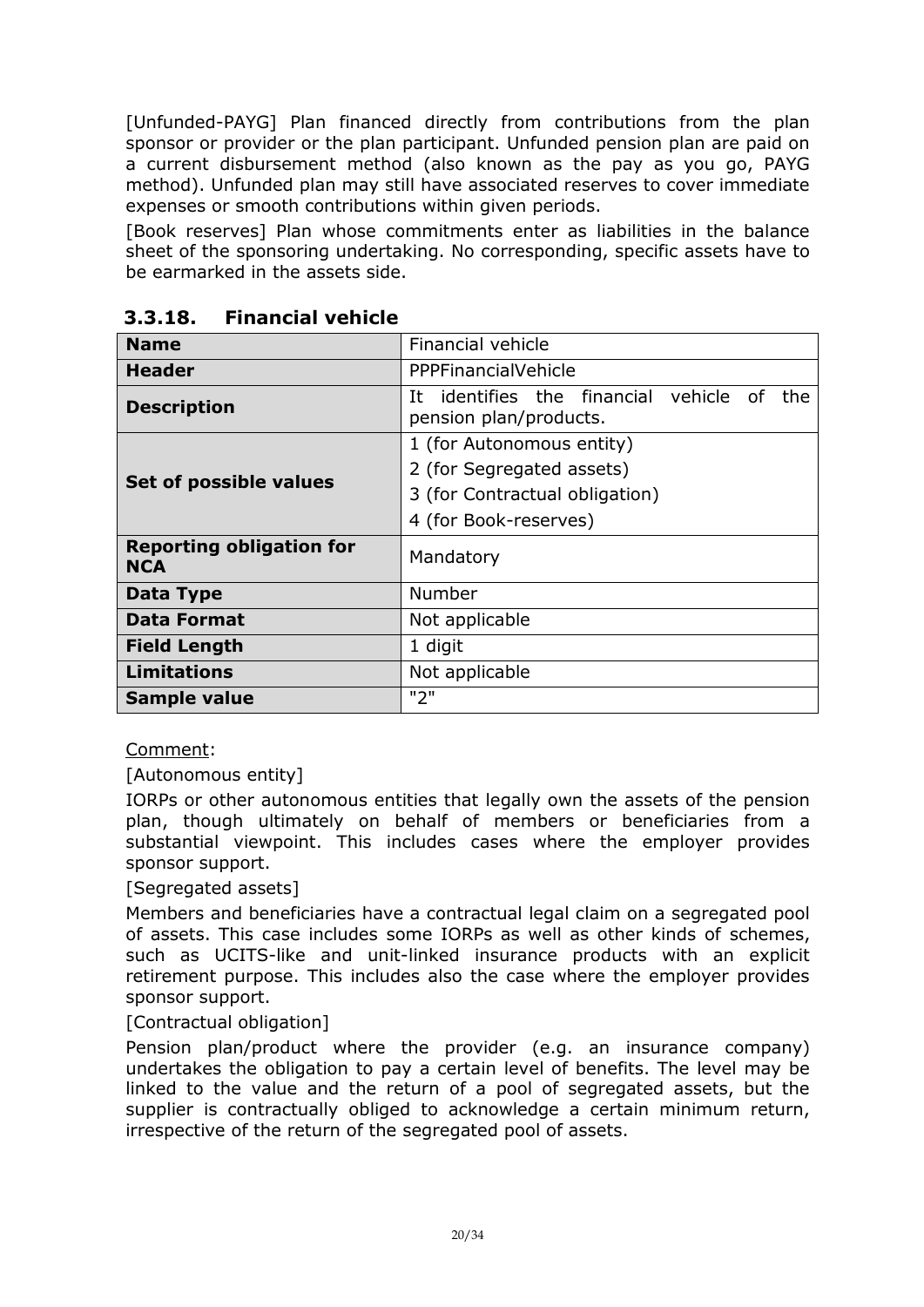[Book-reserves]

Plan whose commitments enter as liabilities in the balance sheet of the sponsoring undertaking. No corresponding, specific assets have to be earmarked on the assets side.

| <b>Name</b>                                   | Membership                                                                                    |
|-----------------------------------------------|-----------------------------------------------------------------------------------------------|
| <b>Header</b>                                 | PPPMembership                                                                                 |
| <b>Description</b>                            | It defines the participation of employees or<br>individuals in the pension plan.              |
|                                               | 1 (for Mandatory)                                                                             |
| Set of possible values                        | 2 (for Automatic enrolment)                                                                   |
|                                               | 3 (for Voluntary)                                                                             |
| <b>Reporting obligation for</b><br><b>NCA</b> | Mandatory                                                                                     |
| Data Type                                     | Number                                                                                        |
| <b>Data Format</b>                            | Special Note: In case of multiple applicable<br>values, they MUST be separated by ' ' symbol. |
| <b>Field Length</b>                           | Not applicable                                                                                |
| <b>Limitations</b>                            | Not applicable                                                                                |
| <b>Sample value</b>                           | "2"                                                                                           |

### <span id="page-20-0"></span>**3.3.19. Membership**

Comment:

[Mandatory]

Pension plan/product/scheme in which participation by employees or individuals is compulsory, without a possibility to opt-out.

[Automatic enrolment]

An arrangement under which an employee/individual is enrolled in a plan automatically, unless such employee/individual elects to opt-out of the plan. This includes auto-enrolment arrangements for the self-employed and other individuals.

[Voluntary]

Pension plans in which participation by employees/individuals is voluntary.

#### <span id="page-20-1"></span>**3.3.20. The employee has a choice as to the pension product/plan provider**

| <b>Name</b>            | The employee has a choice as to the pension<br>product/plan provider                             |
|------------------------|--------------------------------------------------------------------------------------------------|
| <b>Header</b>          | PPPEmployeeChoice                                                                                |
| <b>Description</b>     | It identifies if the customer has a choice with<br>regards to the pension product/plan provider. |
| Set of possible values | 1 (for Yes, in both accumulation<br>and<br>decumulation)                                         |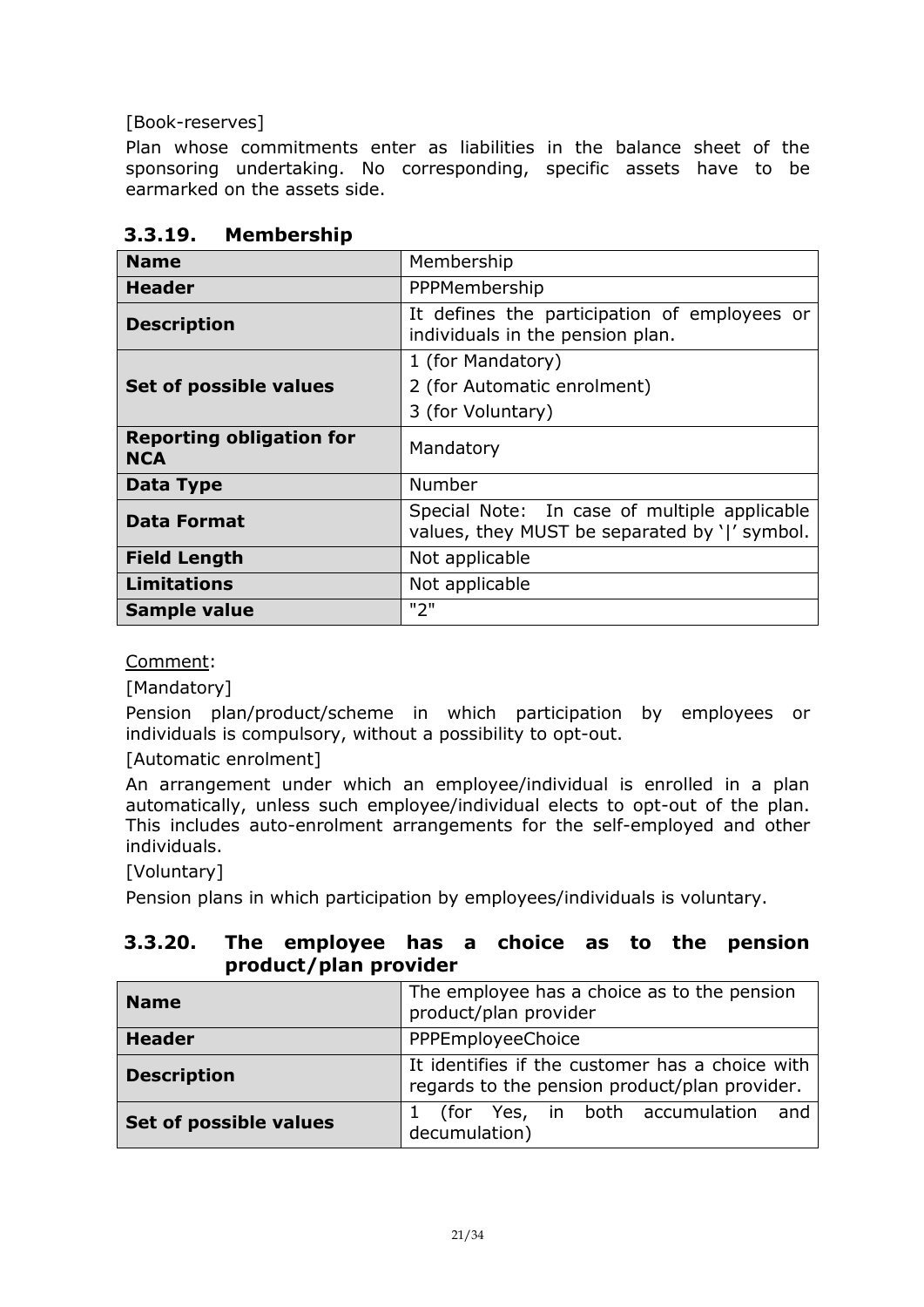|                                               | 2 (for Yes, in accumulation only) |
|-----------------------------------------------|-----------------------------------|
|                                               | 3 (for Yes, in decumulation only) |
|                                               | 4 (for No)                        |
| <b>Reporting obligation for</b><br><b>NCA</b> | Mandatory                         |
| <b>Data Type</b>                              | <b>Number</b>                     |
| <b>Data Format</b>                            | Not applicable                    |
| <b>Field Length</b>                           | 1 digit                           |
| <b>Limitations</b>                            | Not applicable                    |
| <b>Sample value</b>                           | "2"                               |

#### <span id="page-21-0"></span>**3.3.21. Target group of a plan/product**

| <b>Name</b>                                   | Target group of a plan/product                                                                                                                                                                                                  |
|-----------------------------------------------|---------------------------------------------------------------------------------------------------------------------------------------------------------------------------------------------------------------------------------|
| <b>Header</b>                                 | PPPTargetGroup                                                                                                                                                                                                                  |
| <b>Description</b>                            | The target group of the pension plan/product.<br>Special Note: For a single employer option: it<br>includes the case of employers that are part<br>of the same group. For individuals option: it<br>includes the self-employed. |
| Set of possible values                        | 1 (for Workforce of a single employer)<br>2 (for Workforce of many employers)<br>3 (for Individuals)<br>4 (for Both workforce and individuals)                                                                                  |
| <b>Reporting obligation for</b><br><b>NCA</b> | Mandatory                                                                                                                                                                                                                       |
| Data Type                                     | Number                                                                                                                                                                                                                          |
| <b>Data Format</b>                            | Not applicable                                                                                                                                                                                                                  |
| <b>Field Length</b>                           | 1 digit                                                                                                                                                                                                                         |
| <b>Limitations</b>                            | Not applicable                                                                                                                                                                                                                  |
| Sample value                                  | "1"                                                                                                                                                                                                                             |

Comment:

[Workforce of a single employer]

It includes the case of employers that are part of the same group.

[Workforce of many employers]

[Individuals]

It includes the self-employed.

[Both workforce and individuals]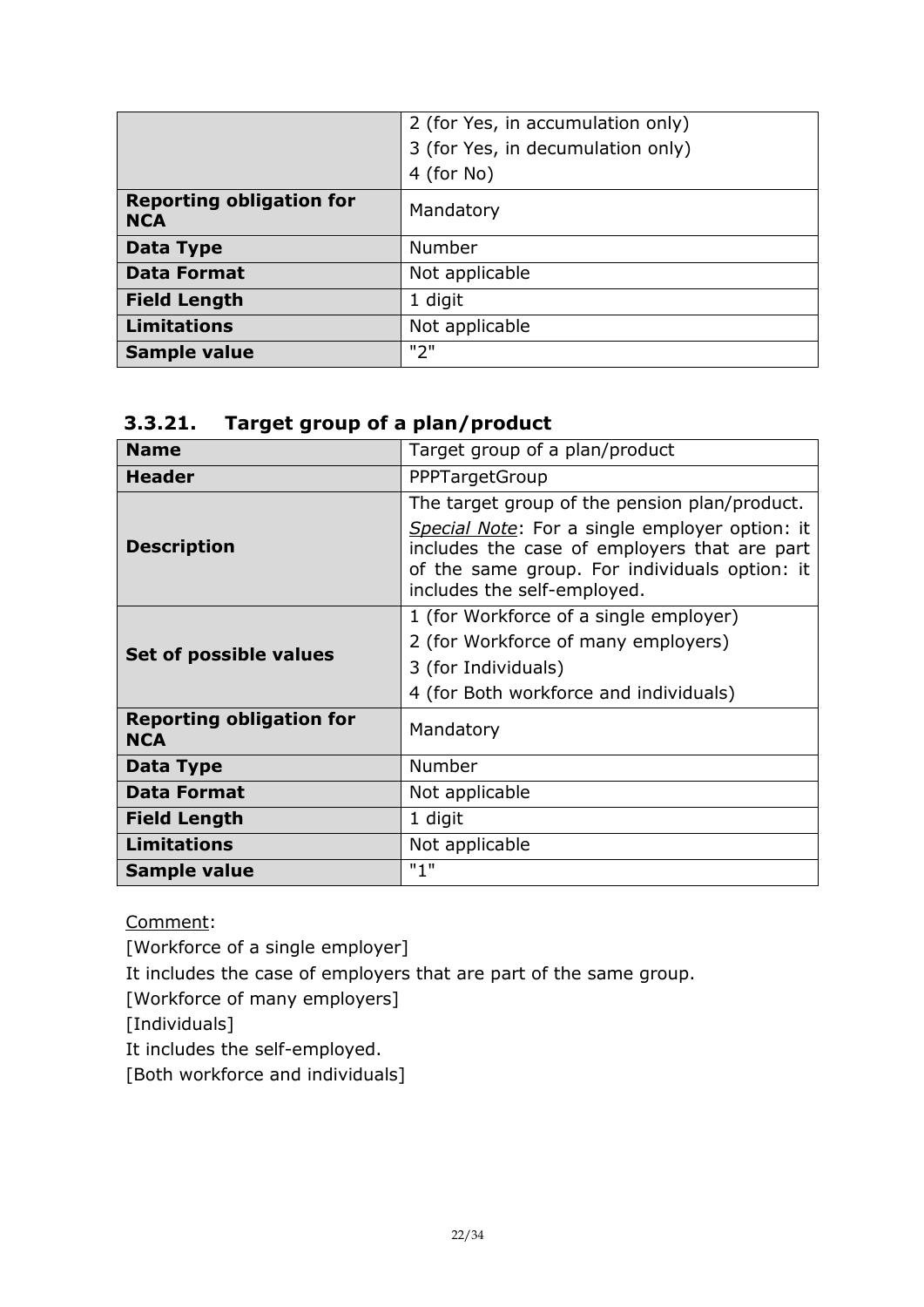| <b>Name</b>                                   | Distribution channel to members (internet)                                                    |
|-----------------------------------------------|-----------------------------------------------------------------------------------------------|
| <b>Header</b>                                 | PPPDistributionInternet                                                                       |
| <b>Description</b>                            | It defines the extend of the use of distribution<br>channel to members, through the internet. |
|                                               | 1 (for predominant)                                                                           |
|                                               | 2 (for important)                                                                             |
| Set of possible values                        | 3 (for limited)                                                                               |
|                                               | 4 (for nil)                                                                                   |
| <b>Reporting obligation for</b><br><b>NCA</b> | Mandatory                                                                                     |
| Data Type                                     | Number                                                                                        |
| <b>Data Format</b>                            | Not applicable                                                                                |
| <b>Field Length</b>                           | 1 digit                                                                                       |
| <b>Limitations</b>                            | Not applicable                                                                                |
| Sample value                                  | "1"                                                                                           |

# <span id="page-22-0"></span>**3.3.22. Distribution channel to members (internet)**

# <span id="page-22-1"></span>**3.3.23. Investment options**

| <b>Name</b>                                   | Investment options                        |
|-----------------------------------------------|-------------------------------------------|
| <b>Header</b>                                 | <b>PPPInvestmentOptions</b>               |
| <b>Description</b>                            | The type of available investment options. |
|                                               | 1 (for Multiple investment options)       |
| Set of possible values                        | 2 (for No investment options)             |
|                                               | 3 (for Both possible)                     |
| <b>Reporting obligation for</b><br><b>NCA</b> | Mandatory                                 |
| Data Type                                     | Number                                    |
| <b>Data Format</b>                            | Not applicable                            |
| <b>Field Length</b>                           | 1 digit                                   |
| <b>Limitations</b>                            | Not applicable                            |
| Sample value                                  | "2"                                       |

# <span id="page-22-2"></span>**3.3.24. Default**

| <b>Name</b>            | Default                                                                             |  |  |  |  |  |  |  |
|------------------------|-------------------------------------------------------------------------------------|--|--|--|--|--|--|--|
| <b>Header</b>          | PPPDefault                                                                          |  |  |  |  |  |  |  |
| <b>Description</b>     | It identifies if the plans/products/schemes<br>includes a default investment option |  |  |  |  |  |  |  |
| <b>Possible values</b> | 1 (for Yes, options include a default,<br>mandatory by regulation)                  |  |  |  |  |  |  |  |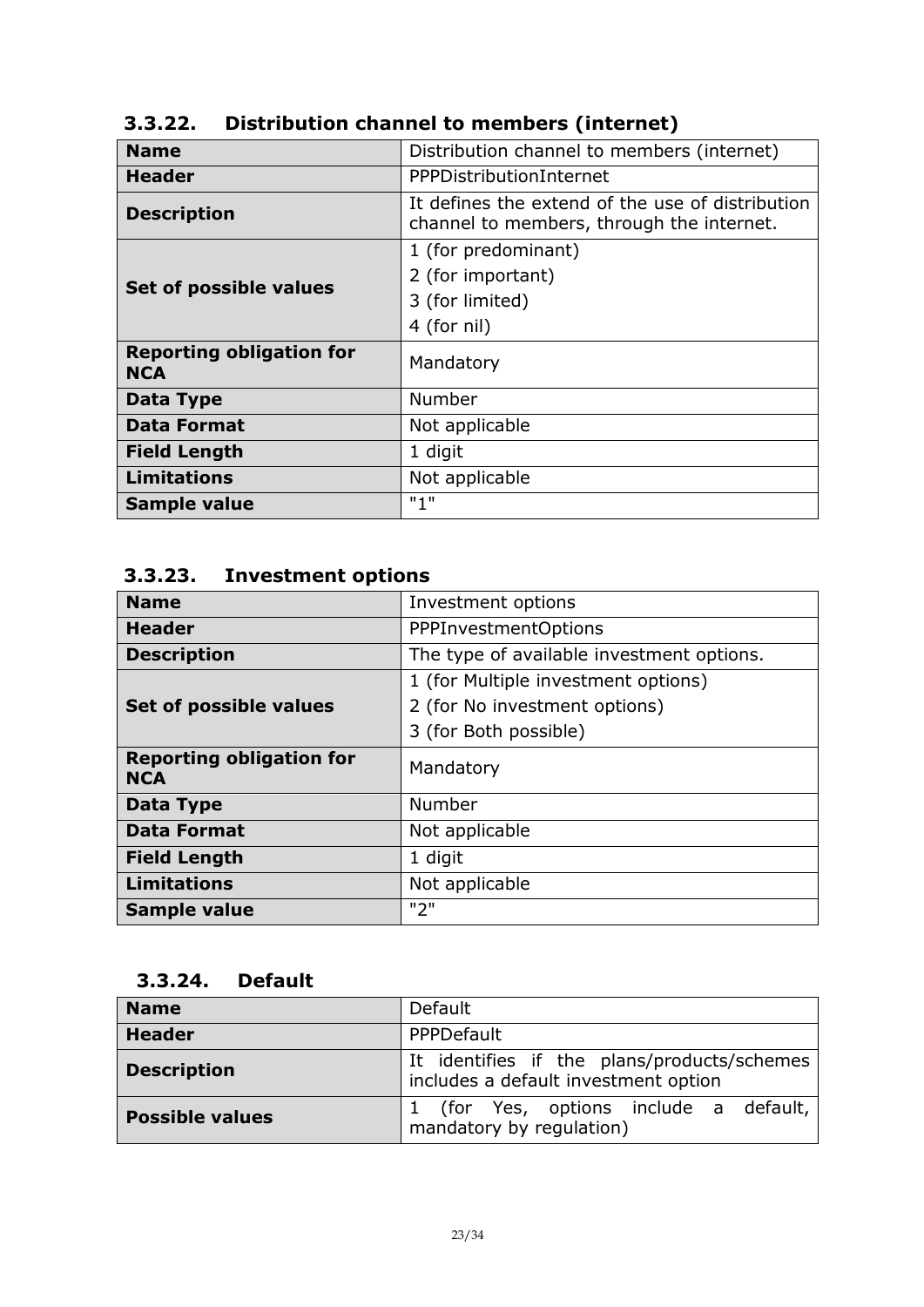|                             | 2 (for Yes, options include a default, not<br>mandatory by regulation)                                            |  |  |  |  |  |  |  |
|-----------------------------|-------------------------------------------------------------------------------------------------------------------|--|--|--|--|--|--|--|
|                             | 3 (for Yes, options include a default, either<br>mandatory or optional depending on the<br>product)<br>4 (for No) |  |  |  |  |  |  |  |
|                             | 5 (for Yes or no, depending on<br>the<br>product/plan/provider/scheme)                                            |  |  |  |  |  |  |  |
| <b>Reporting obligation</b> | Mandatory (if investment options<br>were<br>reported)                                                             |  |  |  |  |  |  |  |
| Data Type                   | Number                                                                                                            |  |  |  |  |  |  |  |
| <b>Data Format</b>          | Special Note: In case of multiple applicable<br>values, they MUST be separated by ' ' symbol.                     |  |  |  |  |  |  |  |
| <b>Field Length</b>         | Not applicable                                                                                                    |  |  |  |  |  |  |  |
| <b>Limitations</b>          | Not applicable                                                                                                    |  |  |  |  |  |  |  |
| <b>Sample value</b>         | "2"                                                                                                               |  |  |  |  |  |  |  |

#### <span id="page-23-0"></span>**3.3.25. Pay-out options**

| <b>Name</b>                 | Pay-out                                                                                       |  |  |  |  |  |
|-----------------------------|-----------------------------------------------------------------------------------------------|--|--|--|--|--|
| <b>Header</b>               | PPPPayout                                                                                     |  |  |  |  |  |
| <b>Description</b>          | It identifies the pay-out options of the pension<br>plans/schemes/products                    |  |  |  |  |  |
|                             | 1 (for Annuity possible)                                                                      |  |  |  |  |  |
|                             | 2 (for Annuity 100% mandatory)                                                                |  |  |  |  |  |
| <b>Possible values</b>      | 3 (for Annuity partially mandatory)                                                           |  |  |  |  |  |
|                             | 4 (for Lump sum possible)                                                                     |  |  |  |  |  |
|                             | 5 (for Programmed withdrawal possible)                                                        |  |  |  |  |  |
|                             | 6 (for Other pay-out options possible)                                                        |  |  |  |  |  |
| <b>Reporting obligation</b> | Mandatory                                                                                     |  |  |  |  |  |
| <b>Data Type</b>            | Number                                                                                        |  |  |  |  |  |
| <b>Data Format</b>          | Special Note: In case of multiple applicable<br>values, they MUST be separated by ' ' symbol. |  |  |  |  |  |
| <b>Field Length</b>         | Not applicable                                                                                |  |  |  |  |  |
| <b>Limitations</b>          | Not applicable                                                                                |  |  |  |  |  |
| Sample value                | "2"                                                                                           |  |  |  |  |  |

#### Comment:

Annuity: An annuity is a series of payments made to individual upon retirement at fixed intervals of time. "100%mandatory" refers to the fact that 100% of the capital accumulated at retirement has to be converted into an annuity.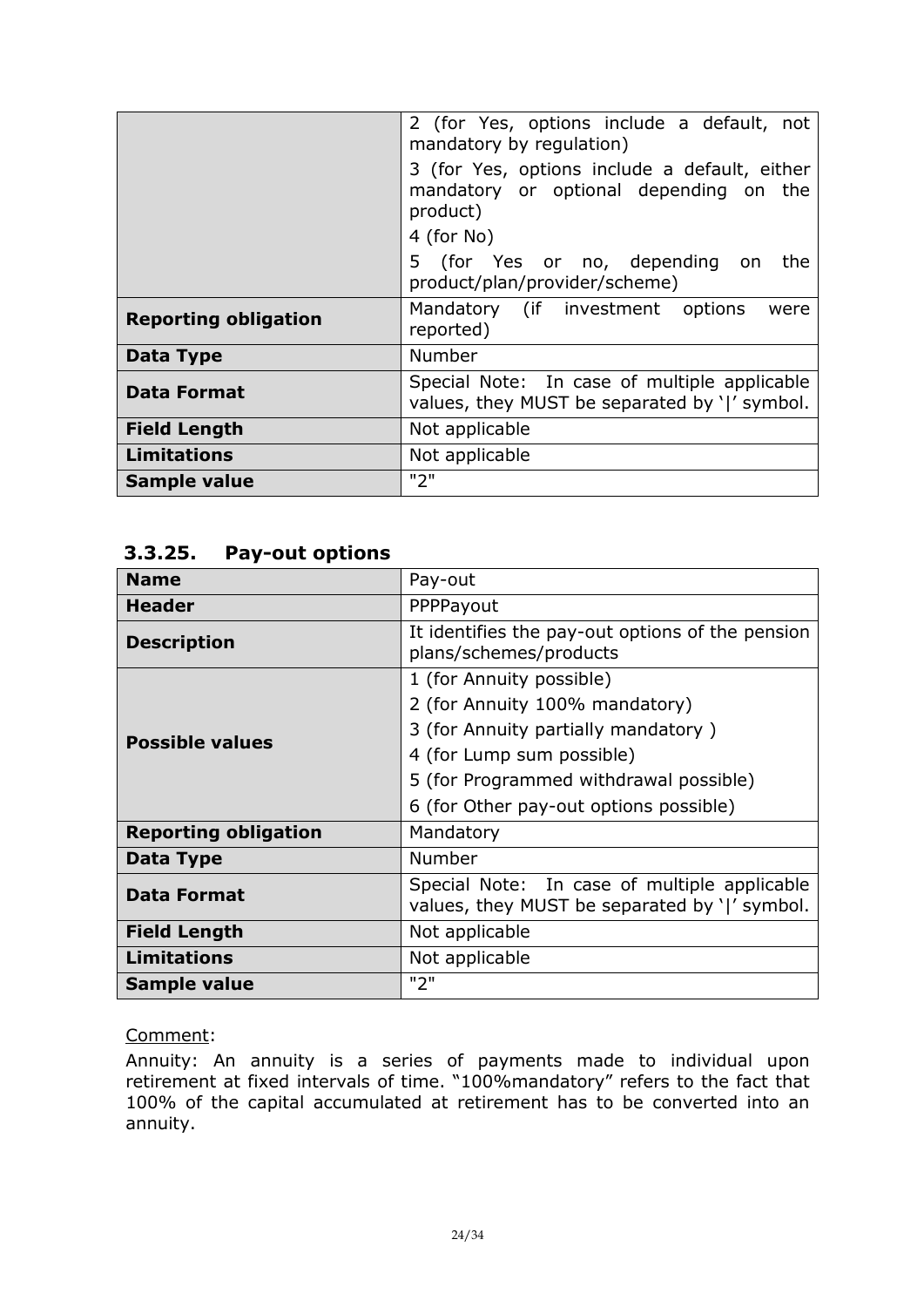Lump sum: A one-time payment for the total or partial value of the assets/benefits.

Programmed withdrawals: A series of fixed or variable payments generally calculated by dividing the accumulated assets by a fixed number or by the life expectancy in each period (IOPS)

| <b>Name</b>                 | Retirement age                                                                                                                                                                                                           |  |  |  |  |  |
|-----------------------------|--------------------------------------------------------------------------------------------------------------------------------------------------------------------------------------------------------------------------|--|--|--|--|--|
| <b>Header</b>               | PPPRetirement age                                                                                                                                                                                                        |  |  |  |  |  |
| <b>Description</b>          | It identifies the legal (normal) retirement age<br>for the pension products/schemes/plans at full<br>retirement conditions for each category that is<br>necessary (e.g. in case of differences between<br>men and women) |  |  |  |  |  |
| <b>Possible values</b>      | Years, months -type                                                                                                                                                                                                      |  |  |  |  |  |
| <b>Reporting obligation</b> | Mandatory                                                                                                                                                                                                                |  |  |  |  |  |
| Data Type                   | Free                                                                                                                                                                                                                     |  |  |  |  |  |
| <b>Data Format</b>          | Special Note: In case of multiple applicable<br>values, they MUST be separated by ' ' symbol.                                                                                                                            |  |  |  |  |  |
| <b>Field Length</b>         | Not applicable                                                                                                                                                                                                           |  |  |  |  |  |
| <b>Sample value</b>         | "67 years, 12 months - men $\vert$ 62 years, 0<br>months - women"                                                                                                                                                        |  |  |  |  |  |
| <b>Publication</b>          | Public                                                                                                                                                                                                                   |  |  |  |  |  |

<span id="page-24-0"></span>**3.3.26. Retirement age**

<span id="page-24-1"></span>

| Links to the 1st pillar pension system | 3.3.27. |  |  |  |  |  |
|----------------------------------------|---------|--|--|--|--|--|
|----------------------------------------|---------|--|--|--|--|--|

| <b>Name</b>                                   | Links to the 1st pillar pension system                                                                                                                                                                                                                                                                                   |  |  |  |  |  |  |  |
|-----------------------------------------------|--------------------------------------------------------------------------------------------------------------------------------------------------------------------------------------------------------------------------------------------------------------------------------------------------------------------------|--|--|--|--|--|--|--|
| Header                                        | <b>PPPPillarLinks</b>                                                                                                                                                                                                                                                                                                    |  |  |  |  |  |  |  |
| <b>Description</b>                            | It identifies whether there are links to the 1st<br>pillar pension system (retirement age).<br>Special Note: This field SHOULD report "Yes"<br>if, for a certain pension plan/product, the pay-<br>out phase may only start at an age that is<br>linked to the retirement age set in the 1st<br>pillar public scheme(s). |  |  |  |  |  |  |  |
| Set of possible values                        | Yes<br><b>No</b>                                                                                                                                                                                                                                                                                                         |  |  |  |  |  |  |  |
| <b>Reporting obligation for</b><br><b>NCA</b> | Mandatory                                                                                                                                                                                                                                                                                                                |  |  |  |  |  |  |  |
| Data Type                                     | Number                                                                                                                                                                                                                                                                                                                   |  |  |  |  |  |  |  |
| <b>Data Format</b>                            | Alphanumeric.                                                                                                                                                                                                                                                                                                            |  |  |  |  |  |  |  |
| <b>Field Length</b>                           | Minimum: 2 characters (when the value is<br>"No"                                                                                                                                                                                                                                                                         |  |  |  |  |  |  |  |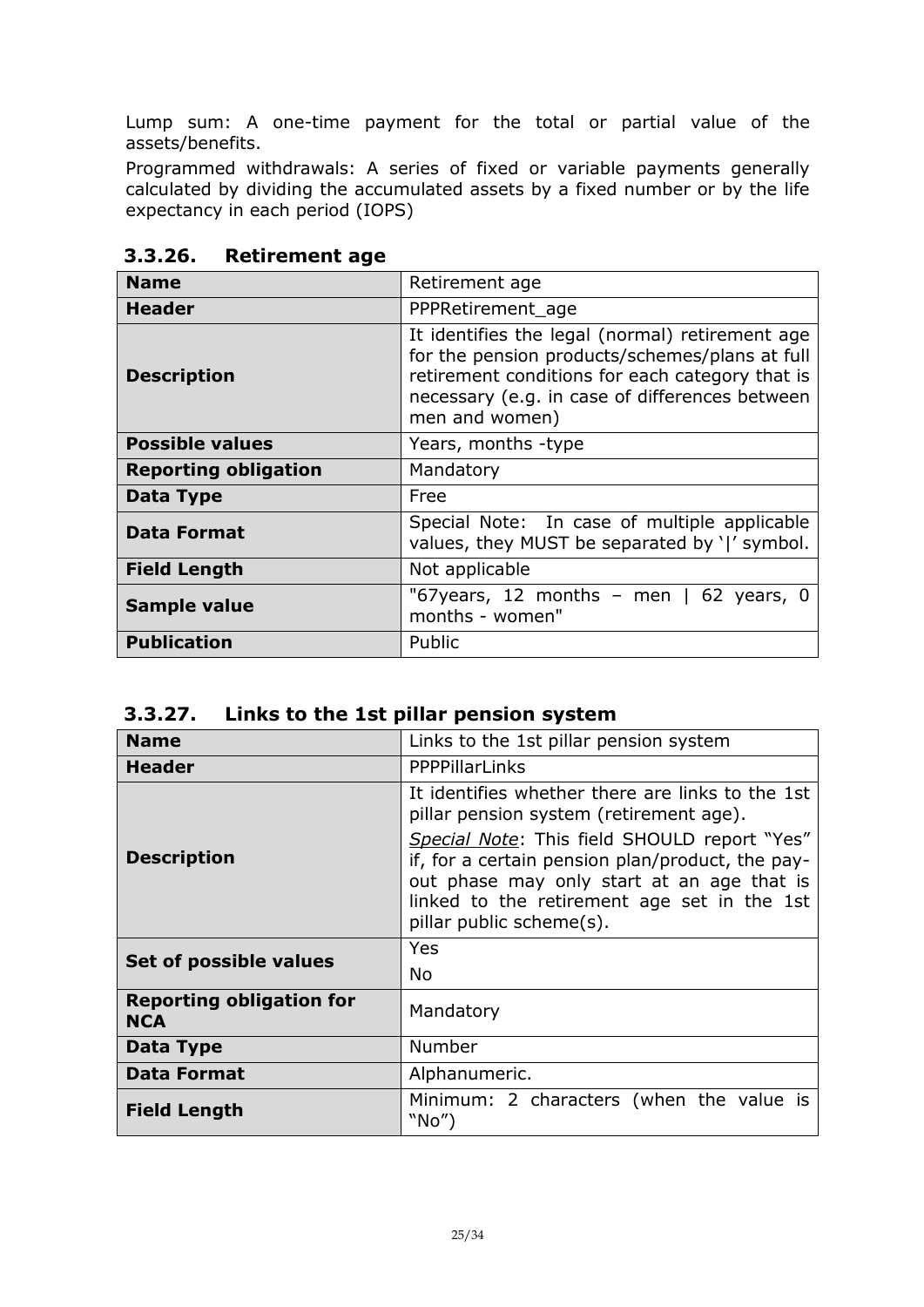|                    | Maximum: 3 characters (when the value is<br>"Yes") |  |  |  |
|--------------------|----------------------------------------------------|--|--|--|
| <b>Limitations</b> | Not applicable                                     |  |  |  |
| Sample value       | "Yes", "No"                                        |  |  |  |

# <span id="page-25-0"></span>**3.3.28. Governance requirements**

| <b>Name</b>                                   | Governance requirements                                                                       |  |  |  |  |  |  |
|-----------------------------------------------|-----------------------------------------------------------------------------------------------|--|--|--|--|--|--|
| <b>Header</b>                                 | PPPRegsGovernance                                                                             |  |  |  |  |  |  |
| <b>Description</b>                            | Defines the governance requirements of the<br>pension plan/product/provider.                  |  |  |  |  |  |  |
|                                               | 1 (for Representation of employers)                                                           |  |  |  |  |  |  |
|                                               | 2 (for Representation of employees)                                                           |  |  |  |  |  |  |
| Set of possible values                        | 3 (for Representation of members)                                                             |  |  |  |  |  |  |
|                                               | (for No representation of employers,<br>4<br>employees or members)                            |  |  |  |  |  |  |
| <b>Reporting obligation for</b><br><b>NCA</b> | Mandatory                                                                                     |  |  |  |  |  |  |
| Data Type                                     | Number                                                                                        |  |  |  |  |  |  |
| <b>Data Format</b>                            | Special Note: In case of multiple applicable<br>values, they MUST be separated by ' ' symbol. |  |  |  |  |  |  |
| <b>Field Length</b>                           | Not applicable                                                                                |  |  |  |  |  |  |
| <b>Limitations</b>                            | Not applicable                                                                                |  |  |  |  |  |  |
| Sample value                                  | "5"                                                                                           |  |  |  |  |  |  |

# <span id="page-25-1"></span>**3.3.29. Comment - linked to the qualitative fields**

| <b>Name</b>                                   | Comment - linked to the qualitative fields                                                                                                                                                                                              |  |  |  |  |  |
|-----------------------------------------------|-----------------------------------------------------------------------------------------------------------------------------------------------------------------------------------------------------------------------------------------|--|--|--|--|--|
| <b>Header</b>                                 | PPPQualitativeComment                                                                                                                                                                                                                   |  |  |  |  |  |
| <b>Description</b>                            | Related to qualitative fields                                                                                                                                                                                                           |  |  |  |  |  |
| Set of possible values                        | Not applicable                                                                                                                                                                                                                          |  |  |  |  |  |
| <b>Reporting obligation for</b><br><b>NCA</b> | Optional                                                                                                                                                                                                                                |  |  |  |  |  |
| Data Type                                     | Alphanumeric                                                                                                                                                                                                                            |  |  |  |  |  |
| <b>Data Format</b>                            | Not applicable                                                                                                                                                                                                                          |  |  |  |  |  |
| <b>Field Length</b>                           | Maximum 5000 characters                                                                                                                                                                                                                 |  |  |  |  |  |
| <b>Limitations</b>                            | Not applicable                                                                                                                                                                                                                          |  |  |  |  |  |
| <b>Sample value</b>                           | "The tax laws provides for payment options<br>based on retirement age set in pillar 1 pension<br>system. A pension fund shall have a board of<br>directors comprising a chairperson and a<br>number of other members, of which at least |  |  |  |  |  |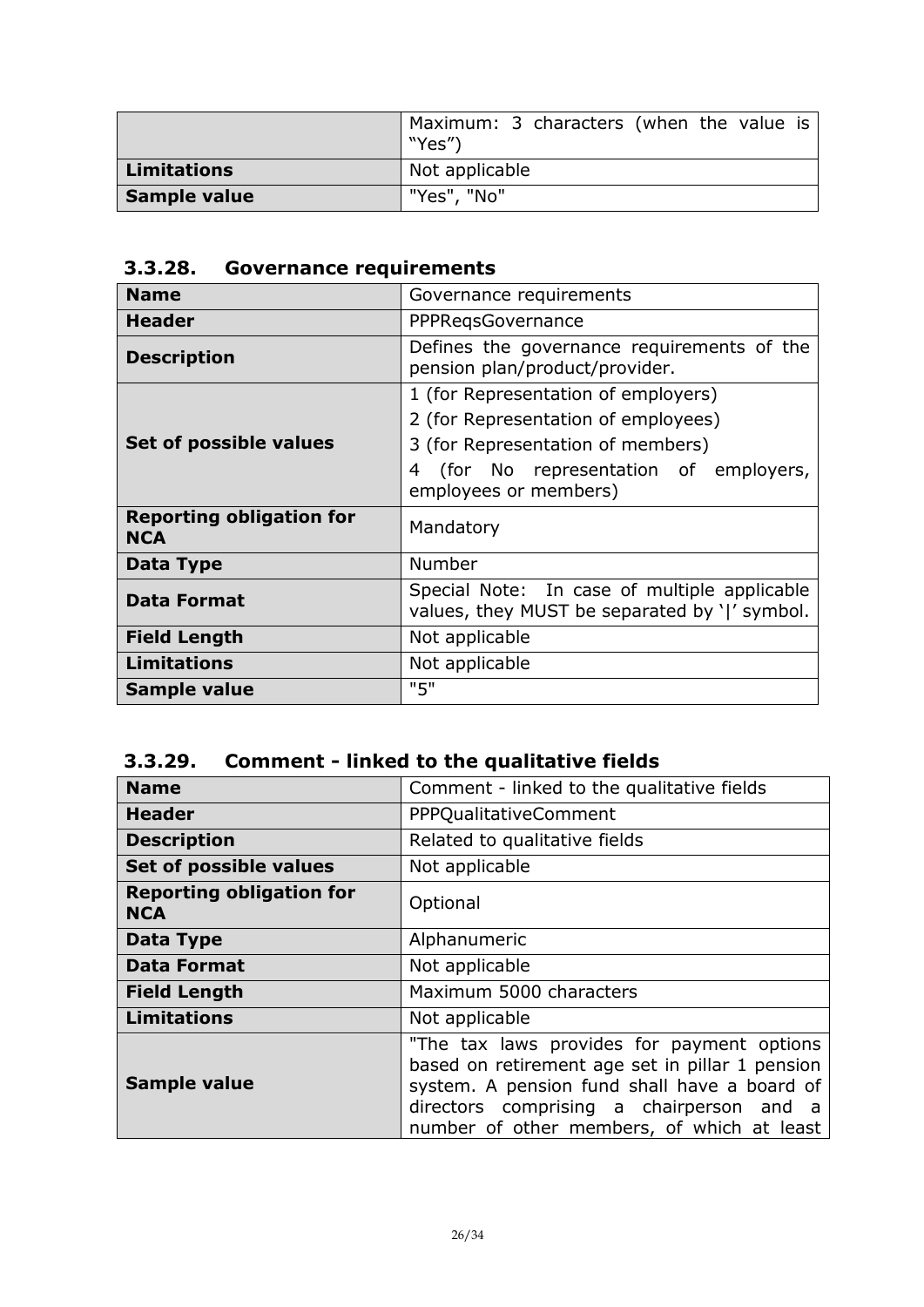|                               |  |  |  |  |  | half shall be elected by and amongst the |  |
|-------------------------------|--|--|--|--|--|------------------------------------------|--|
| members of the pension fund." |  |  |  |  |  |                                          |  |

<span id="page-26-0"></span>

| <b>Name</b>                                   | Number of active members                                                                        |  |
|-----------------------------------------------|-------------------------------------------------------------------------------------------------|--|
| <b>Header</b>                                 | <b>PPPActiveMembers</b>                                                                         |  |
| <b>Description</b>                            | Number of active members. In case<br>the<br>number is unknown, please enter "Not<br>available". |  |
| Set of possible values                        | Not applicable                                                                                  |  |
| <b>Reporting obligation for</b><br><b>NCA</b> | Mandatory in case applicable EU law (3.3.7) is<br>not 1 (IORP)                                  |  |
| Data Type                                     | Number or "not available"                                                                       |  |
| <b>Data Format</b>                            | The field MUST have an integer value or be<br>"not available"                                   |  |
| <b>Field Length</b>                           | Minimum: 1 digit<br>Maximum: 13 digits                                                          |  |
| <b>Limitations</b>                            | Not applicable                                                                                  |  |
| Sample value                                  | "30601"                                                                                         |  |

<span id="page-26-1"></span>

| 3.3.31. |  |  | Total assets under management (millions $\epsilon$ ) |
|---------|--|--|------------------------------------------------------|
|---------|--|--|------------------------------------------------------|

| <b>Name</b>                                   | Total assets under management                                                                                                                                                                                                                                                                                                                                                                                                                                                               |
|-----------------------------------------------|---------------------------------------------------------------------------------------------------------------------------------------------------------------------------------------------------------------------------------------------------------------------------------------------------------------------------------------------------------------------------------------------------------------------------------------------------------------------------------------------|
| <b>Header</b>                                 | <b>PPPTotalAssets</b>                                                                                                                                                                                                                                                                                                                                                                                                                                                                       |
| <b>Description</b>                            | It is sum of the assets or in case not available<br>the technical provisions. In case the both are<br>unknown, please enter "Not available". Special<br><i>Note:</i> The figure MUST be provided in million $\epsilon$ .                                                                                                                                                                                                                                                                    |
| Set of possible values                        | Not applicable                                                                                                                                                                                                                                                                                                                                                                                                                                                                              |
| <b>Reporting obligation for</b><br><b>NCA</b> | Mandatory in case applicable EU law (3.3.7) is<br>not 1 (IORP)                                                                                                                                                                                                                                                                                                                                                                                                                              |
| Data Type                                     | Number or "not available"                                                                                                                                                                                                                                                                                                                                                                                                                                                                   |
| <b>Data Format</b>                            | The field MUST have a decimal number value,<br>using the "," (comma character) as decimal<br>separator (ref. also Error! Reference source<br>not found., Error! Reference source not<br><b>found.</b> ). The field MUST also have exactly 2<br>decimal digits after the decimal separator.<br>Alternatively, it could be "not available".<br>Special Note: In case the figure of the field has<br>an integer value two zeros must be provided as<br>the 2-digit decimal part, e.g. 1500,00. |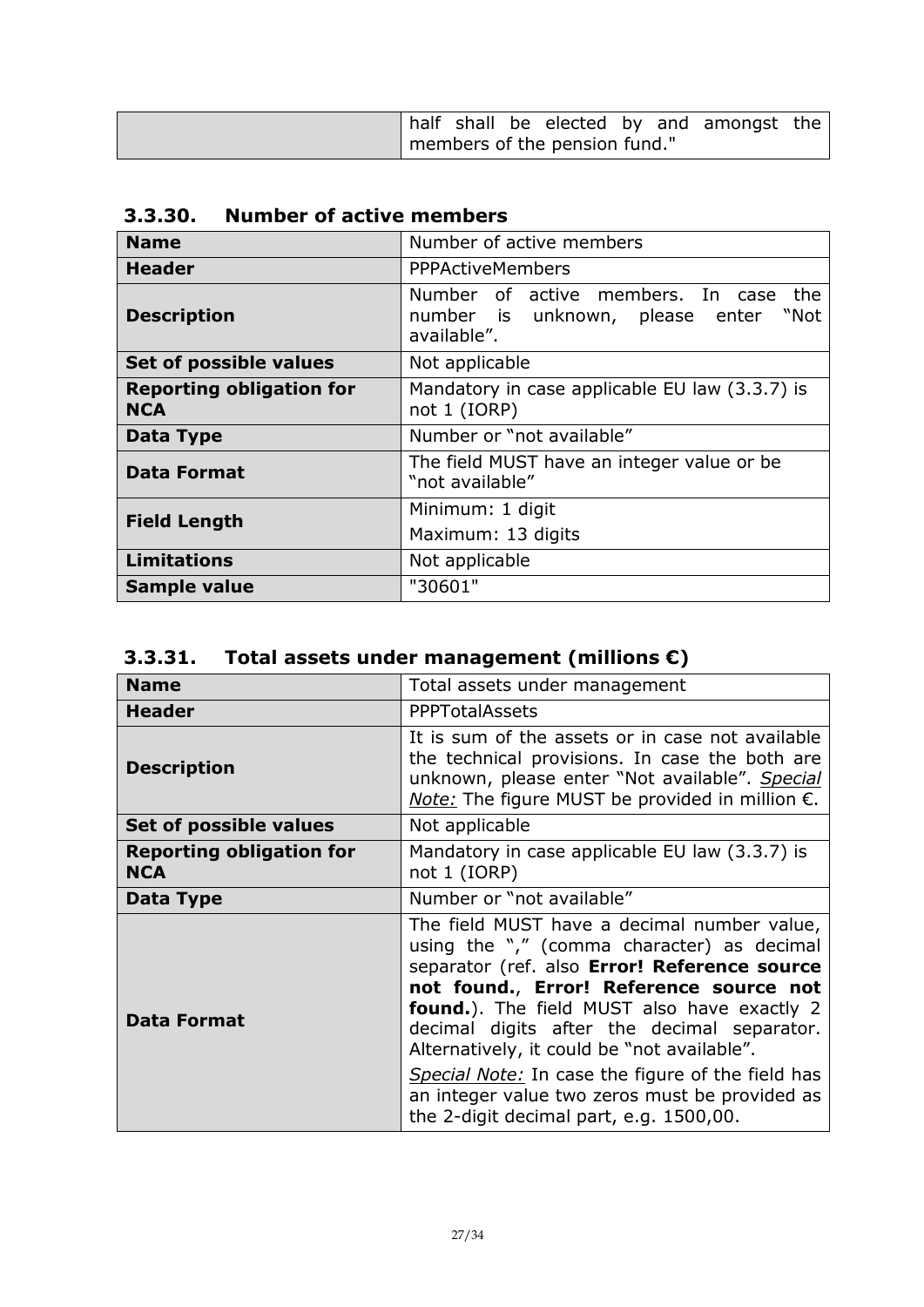| <b>Field Length</b> | Minimum: 3 digit (1 digit for the integer part<br>and exactly 2 decimal digits)     |
|---------------------|-------------------------------------------------------------------------------------|
|                     | Maximum: 14 digits (12 digits for the integer<br>part and exactly 2 decimal digits) |
| <b>Limitations</b>  | Not applicable                                                                      |
| Sample value        | "58842,00", "23105,92", "1395,50"                                                   |

# <span id="page-27-0"></span>**3.3.32. Number of members**

| <b>Name</b>                                   | Number of members                                                                               |
|-----------------------------------------------|-------------------------------------------------------------------------------------------------|
| <b>Header</b>                                 | <b>PPPMembers</b>                                                                               |
| <b>Description</b>                            | It is the number of members. In case the<br>number is unknown, please enter "Not<br>available". |
| Set of possible values                        | Not applicable                                                                                  |
| <b>Reporting obligation for</b><br><b>NCA</b> | Mandatory in case applicable EU law (3.3.7) is<br>not 1 (IORP)                                  |
| Data Type                                     | Number or "not available"                                                                       |
| <b>Data Format</b>                            | The field MUST have an integer value or be<br>"not available".                                  |
| <b>Field Length</b>                           | Minimum: 1 digit                                                                                |
|                                               | Maximum: 13 digits                                                                              |
| <b>Limitations</b>                            | Not applicable                                                                                  |
| <b>Sample value</b>                           | "262051"                                                                                        |

# <span id="page-27-1"></span>**3.3.33. General comment for quantitative indicators**

| <b>Name</b>                                   | General comment for quantitative indicators                                                                            |
|-----------------------------------------------|------------------------------------------------------------------------------------------------------------------------|
| <b>Header</b>                                 | PPPQuantitativeComment                                                                                                 |
| <b>Description</b>                            | General comment for quantitative indicators.                                                                           |
| Set of possible values                        | Not applicable                                                                                                         |
| <b>Reporting obligation for</b><br><b>NCA</b> | Optional                                                                                                               |
| Data Type                                     | Alphanumeric                                                                                                           |
| <b>Data Format</b>                            | Not applicable                                                                                                         |
| <b>Field Length</b>                           | Maximum 5000 characters                                                                                                |
| <b>Limitations</b>                            | Not applicable                                                                                                         |
| <b>Sample value</b>                           | "Assets of private pension funds at market<br>value and the portfolio, at the end of the period<br>(not audited data)" |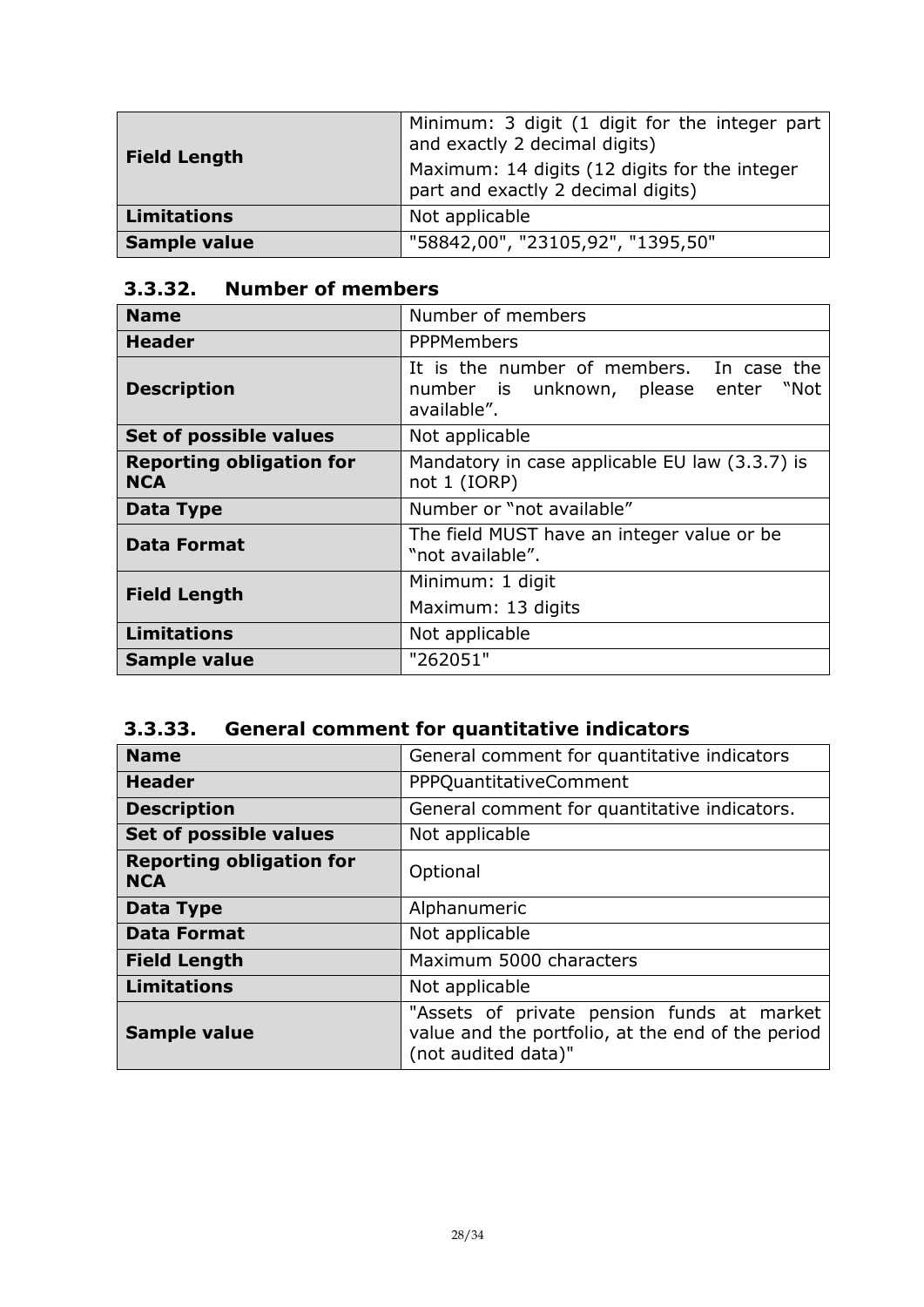| <b>Name</b>                                   | Falling under the scope of the Regulation (EU)<br>No 1286/2014                                                |
|-----------------------------------------------|---------------------------------------------------------------------------------------------------------------|
| <b>Header</b>                                 | PPPFallingInScope                                                                                             |
| <b>Description</b>                            | It identifies whether a plan/product/provider<br>falls under the scope of the Regulation (EU)<br>No 1286/2014 |
| Set of possible values                        | Yes                                                                                                           |
|                                               | No                                                                                                            |
| <b>Reporting obligation for</b><br><b>NCA</b> | Mandatory                                                                                                     |
| Data Type                                     | Alphanumeric                                                                                                  |
| <b>Data Format</b>                            | Not applicable                                                                                                |
| <b>Field Length</b>                           | Minimum: 2 characters (when the value is<br>"No"                                                              |
|                                               | Maximum: 3 characters (when the value is<br>"Yes")                                                            |
| <b>Limitations</b>                            | Not applicable                                                                                                |
| Sample value                                  | "Yes", "No"                                                                                                   |

### <span id="page-28-0"></span>**3.3.34. Falling under the scope Regulation (EU) No 1286/2014<sup>1</sup>**

<span id="page-28-1"></span>

|  | 3.3.35. | <b>Correction Reason</b> |  |
|--|---------|--------------------------|--|
|--|---------|--------------------------|--|

-

| <b>Name</b>                     | <b>Correction Reason</b>                                                                                            |
|---------------------------------|---------------------------------------------------------------------------------------------------------------------|
| <b>Header</b>                   | PPPCorrectionReason                                                                                                 |
| <b>Description</b>              | The reason the correction report is submitted<br>from the NCAs regarding the particular entry.                      |
|                                 | Special Note 1: The correction reason MUST<br>be provided in corrective reports.                                    |
|                                 | Special Note 2: For normal reports, the<br>correction reason MAY be provided, but it will<br>be ignored.            |
|                                 | Special Note 3: The correction reason is a free<br>text field, namely no predefined values apply<br>for this field. |
|                                 | Special Note 4: The correction will help EIOPA<br>and NCAs to track the reason the data was<br>corrected/updated.   |
| Set of possible values          | Not applicable                                                                                                      |
| <b>Reporting obligation for</b> | Optional (mandatory only for corrective                                                                             |

 $^1$  Regulation (EU) No 1286/2014 of the European Parliament and of the Council of 26 November 2014, OJ L 352, 9.12.2014, p. 1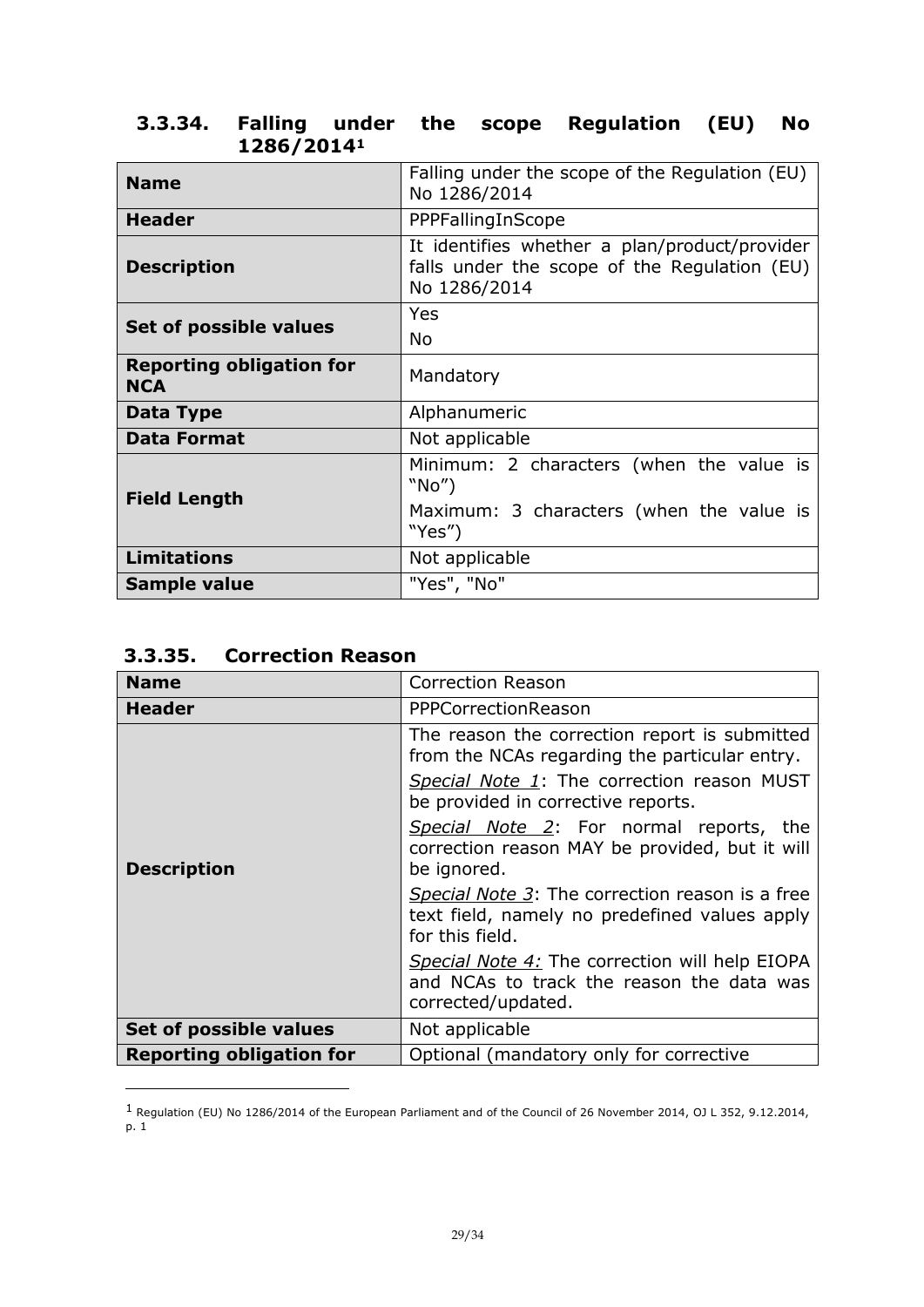| <b>NCA</b>          | reports)                                                                          |
|---------------------|-----------------------------------------------------------------------------------|
| Data Type           | Alphanumeric                                                                      |
| <b>Data Format</b>  | Not applicable                                                                    |
| <b>Field Length</b> | Maximum 2000 characters                                                           |
| <b>Limitations</b>  | Not applicable                                                                    |
| <b>Sample value</b> | "The Member contributions value was not<br>valid in the report sent on 12/3/2012" |

# <span id="page-29-0"></span>**3.3.36. Products/plans/schemes/providers of similar nature**

| <b>Name</b>                                   | Products/plans/schemes/providers of similar<br>nature                                                 |
|-----------------------------------------------|-------------------------------------------------------------------------------------------------------|
| <b>Header</b>                                 | PPPGrouping                                                                                           |
| <b>Description</b>                            | This field allows to group those products<br>together which the NCA considers of a similar<br>nature. |
|                                               | Please use a single letter to map the similar<br>products (e.g. `A')                                  |
| Set of possible values                        | $A-Z$                                                                                                 |
| <b>Reporting obligation for</b><br><b>NCA</b> | Optional                                                                                              |
| Data Type                                     | Alphanumeric                                                                                          |
| <b>Data Format</b>                            | Not applicable                                                                                        |
| <b>Field Length</b>                           | 1 character                                                                                           |
| <b>Limitations</b>                            | Not applicable                                                                                        |
| <b>Sample value</b>                           | "A"                                                                                                   |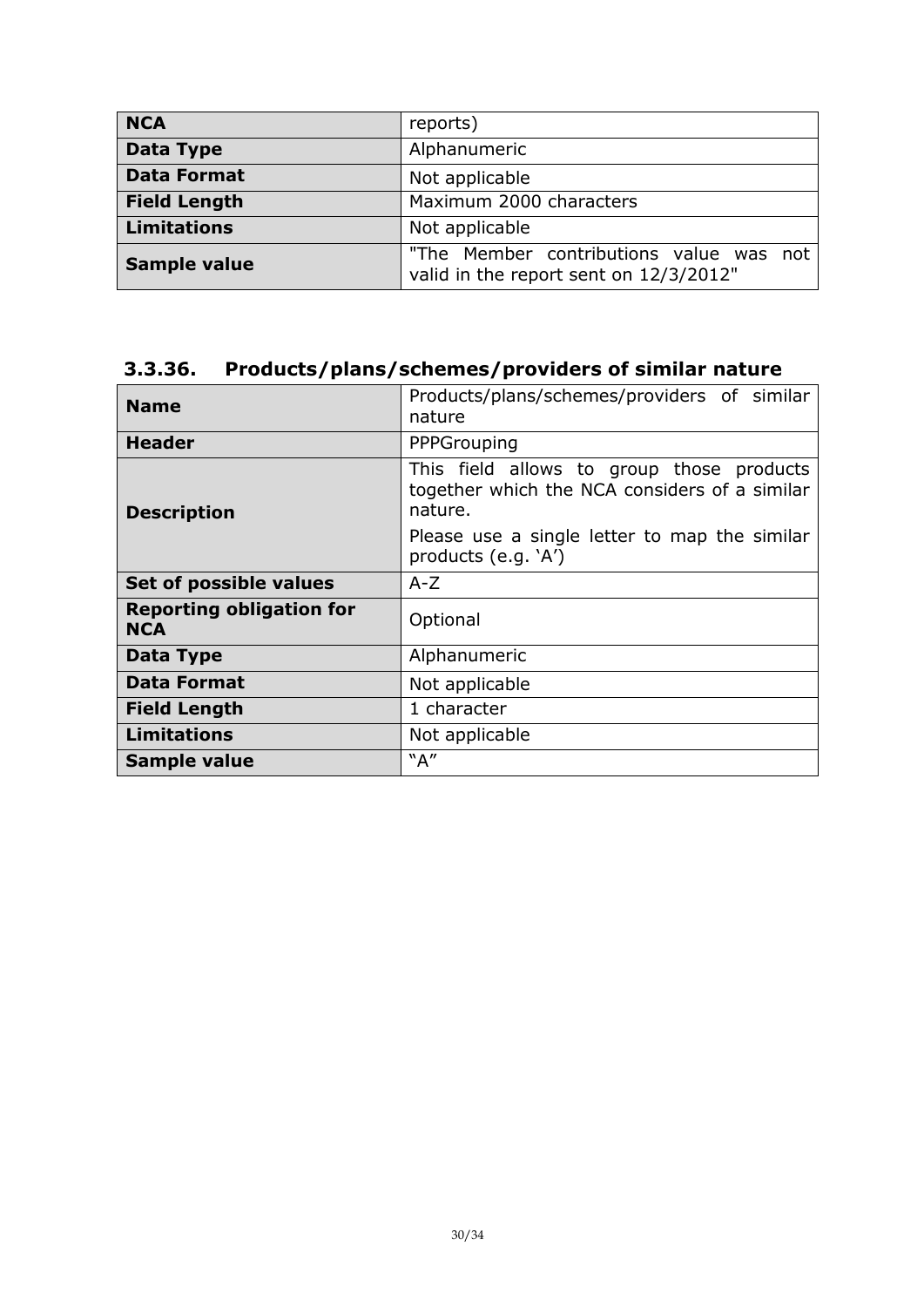#### <span id="page-30-0"></span>**ANNEX II: VALIDATION RULES**

1. The input CSV file name must be unique.

*Special note 1: This validation applies only to the correction CSV files submitted via the Web portal*

*Special note 2: The error message produced must be: You have already provided a correction report with the filename ([filename]) in one of your previous submissions.* 

- 2. The input CSV file must be readable and follow exactly the pre-defined structure for the Pension plans and products in EEA input files. *Special note 1: Applies to both normal and correction reports.*
- 3. The following fields must be filled in:
	- a. Reporting Authority Code
	- b. Home country
	- c. Code of a pension plan, product or a provider
	- d. Name of a type of a pension plan, product or a provider
	- e. Identification of a pension plan or a pension product or a pension provider
	- f. Applicable EU law/regulation
	- g. First Pillar bis
	- h. Occupational vs. personal
	- i. DC vs. DB
	- j. Exposure of members to investment risk
	- k. Guarantor
	- l. Tax incentives
	- m. Risk sharing
	- n. Employer contributions
	- o. Member contributions
	- p. Funding
	- q. Financial vehicle
	- r. Membership
	- s. The employee has a choice as to the pension product/plan provider
	- t. Target group of a plan/product
	- u. Distribution channel to members (internet)
	- v. Investment options
	- w. Default
	- x. Payout
	- y. Retirement age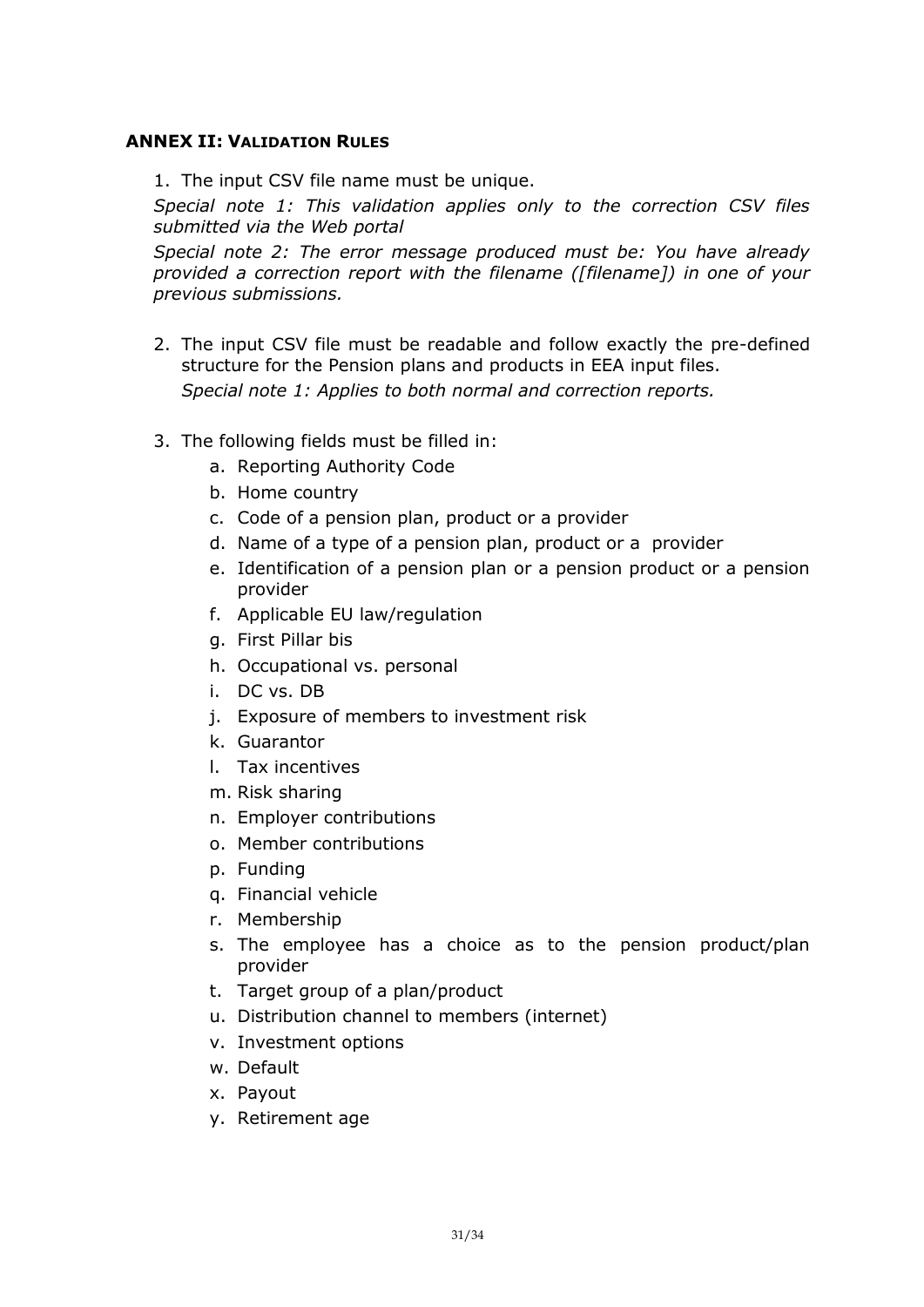- z. Links to the 1st pillar pension system (retirement age)
- aa.Governance requirements
- bb.Comment linked to the qualitative fields (in case Exposure of members to investment risk is 7)
- cc. Active members (unless applicable EU law is 1)
- dd.Members (unless applicable EU law is 1)
- ee.Total assets under management (unless applicable EU law is 1)
- ff. Falling under the scope of the Regulation (EU) No 1286/2014
- 4. The "Reporting Authority Code" value must be equal to the SenderCode of the filename (in case of EIOPA Hub submissions) or must be equal to the NCA Code info in the Restricted Area of the EIOPA Web Portal (in case of submissions through Portal).

*Special note 1: The error message produced must be: The "Reporting Authority Code" ([Reporting\_authority\_code]) of the entry is different from the NCA Code ([NCA\_code]) of the sender as defined in the filename of the report.*

- 5. The "HomeCountry" value must be an uppercase 2-letter code included in the list of ISO 3166-1 alpha-2 country codes and must correspond to a EEA country.
- 6. The "Code of a pension plan, product or a provider" of every entry within the report file must have the following format: "XX-NN", where XX must be equal to the value of the "Home country" field of the entry. (No validation required for the "NN" part).
- 7. The "Name of a type of a pension plan, product or a provider" field may have more than one value, separated by the '|' symbol.
- 8. If the value of the "Identification of a pension plan or a pension product or a pension provider" field is "plan" or "product" then the "Types of providers" field is mandatory.
- 9. The "Applicable EU law/regulation" field may have more than one value, separated by the '|' symbol.
- 10.The value of the "Applicable EU law/regulation" field must be within the following range: [1, 10]
- 11.The value of the "First Pillar bis" field must be within the following range: [yes,no].
- 12.The value of the "Occupational vs. personal" field must be within the following range: [1,3].
- 13.The value of the "DC vs. DB" field must be within the following range:  $[1,3]$ .
- 14.The "Exposure to investment risk for members" field may have more than one value, separated by the '|' symbol.
- 15.The value of the "Exposure to investment risk for member" field must be within the following range: [1,7].
- 16.The "Guarantorfield may have more than one value, separated by the '|' symbol.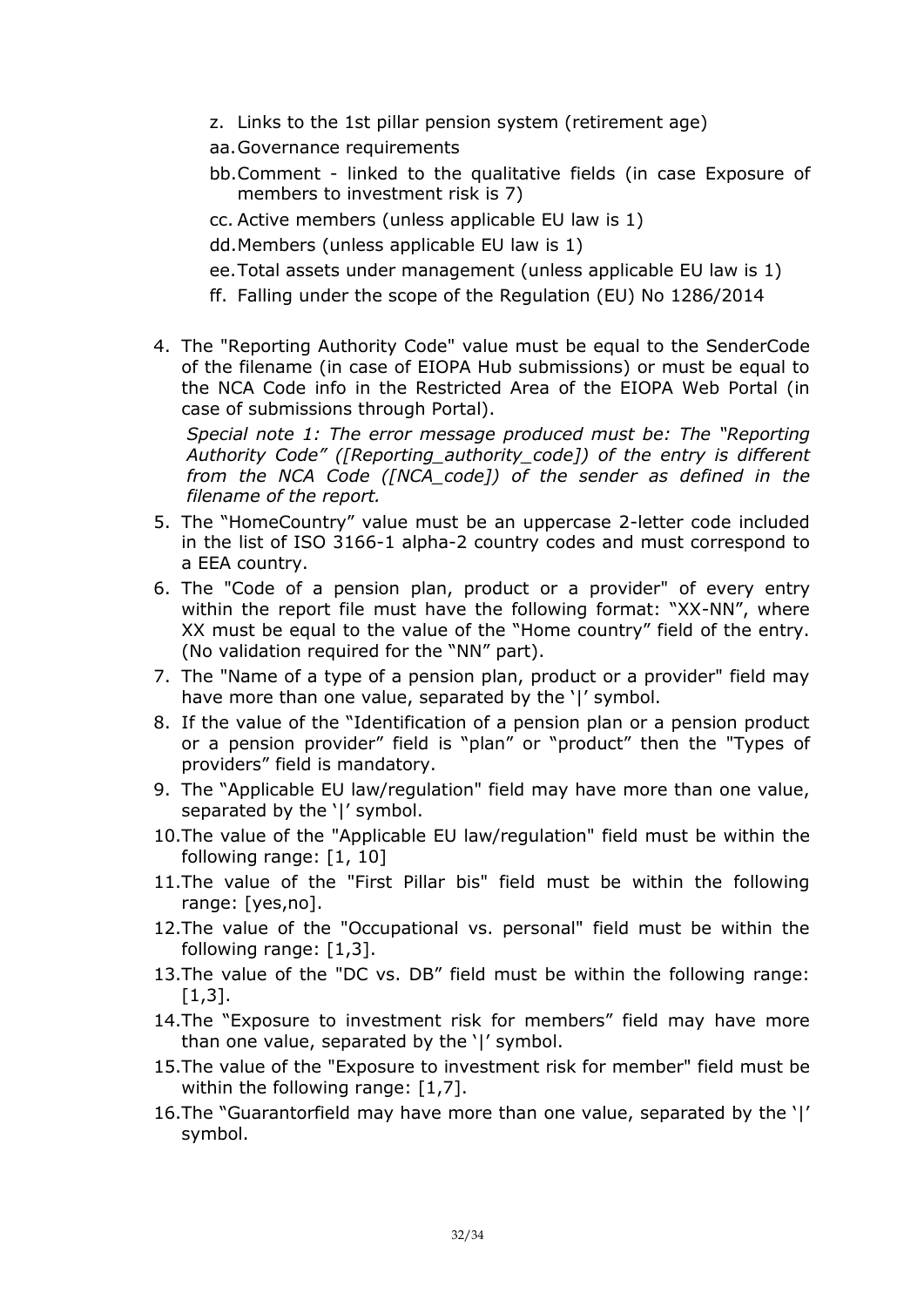- 17.The value of the "Guarantorfield must be within the following range:  $[1,4]$ .
- 18.The value of the "tax incentives" field must be within the following range: [yes,no].
- 19.The "Risk Sharing" field may have more than one value, separated by the '|' symbol.
- 20.The value of the "risk sharing" field must be within the following range:  $[1,7]$ .
- 21.The value of the "Employer contributions" field must be within the following range: [1,4].
- 22.The value of the "Member contributions" field must be within the following range: [1,4].
- 23.The value of the "Funding" field must be within the following range:  $[1,3]$ .
- 24.The value of the "Financial vehicle" field must be within the following range: [1,4].
- 25.The "membership" field may have more than one value, separated by the '|' symbol.
- 26.The value of the "Membership" field must be within the following range:  $[1,3]$ .
- 27.The value of the "Target group of a plan/product" field must be within the following range: [1,4].
- 28.The value of the "Distribution channel to members (internet)" field must be within the following range:  $[1,4]$ .
- 29.The value of the "Investment options" field must be within the following range: [1,3].
- 30.The "Default" field may have more than one value, separated by the '|' symbol.
- 31.The value of the "Default" field must be within the following range:  $[1,5]$ .
- 32.The "Pay-out options" field may have more than one value, separated by the '|' symbol. However, if the value [2] is chosen, no other options can be chosen.
- 33.The value of the "Pay-out options" field must be within the following range: [1,6].
- 34.The "Retirement age" field may have more than one value, separated by the '|' symbol.
- 35.The "links to the first pillar pension system" field may have more than one value, separated by the '|' symbol.
- *36.*The value of the "Links to the 1st pillar pension system" field must be within the following range: [yes,no].
- 37.The "Governance requirements" field may have more than one value, separated by the '|' symbol.
- 38.The value of the "Governance requirements" field must be within the following range: [1,4].